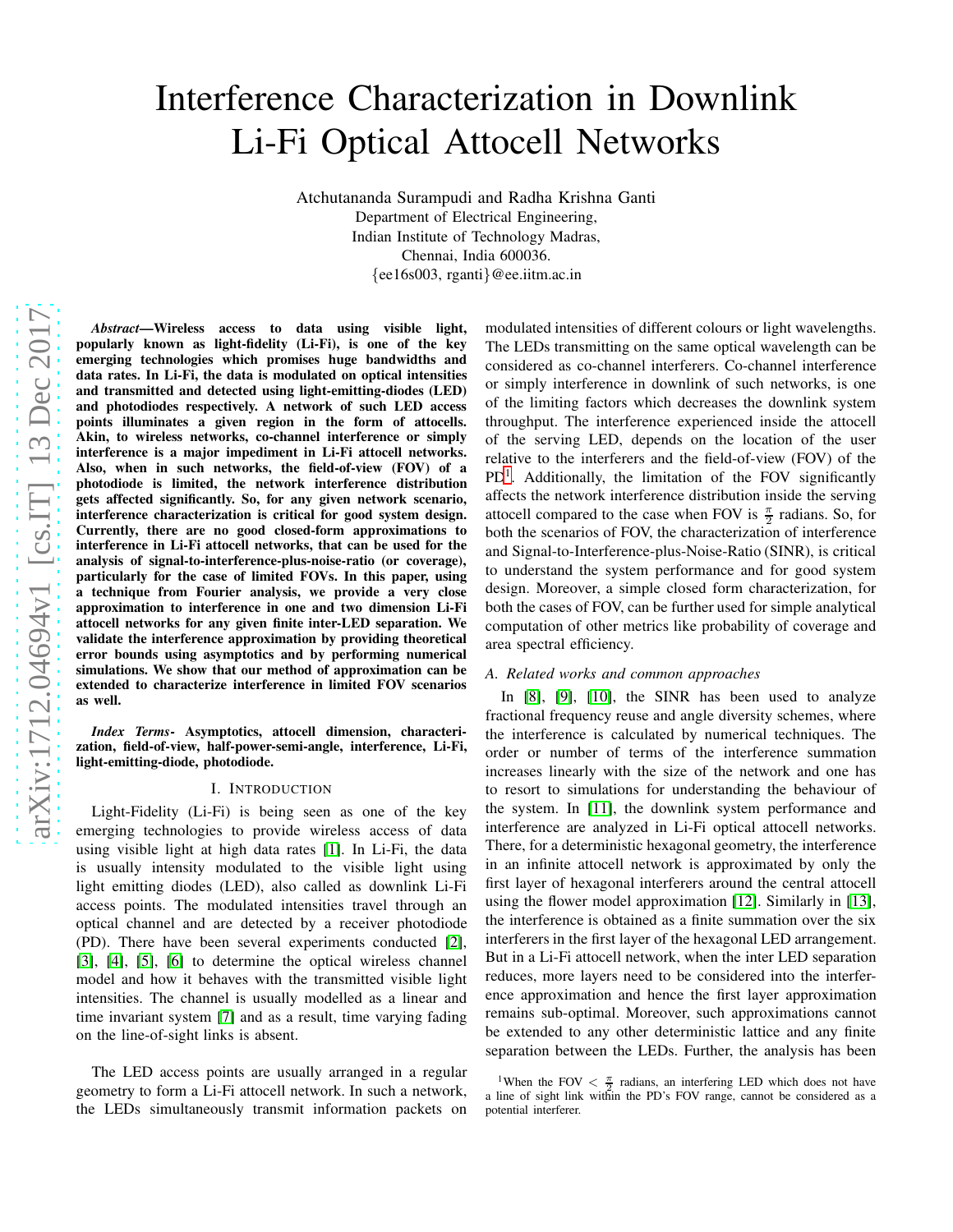done only for the case of FOV =  $\frac{\pi}{2}$  radians. In [\[14\]](#page-12-13), the problem of orientation and FOV of the PD in Li-Fi networks has been discussed to derive closed form expressions for the channel gain characteristics and probability of coverage. But, the characterization for both one and two dimension attocell networks and for any separation distance between the LEDs has not been shown. In [\[15\]](#page-12-14), for the calculation of outage probability and SINR in a random deployment of LEDs, the interference is characterized by extracting its moments from its complementary function and approximation similar to the one in [\[16\]](#page-12-15). But an explicit simple closed form expression for interference in a deterministic LED arrangement has not been provided.

# *B. Our approach and contributions*

The contributions of this paper are as follows:

- We assume a regular arrangement of LEDs in both one and two dimensions. For such an arrangement of LEDs, a close approximation to interference has been proposed for any given finite separation between the LEDs. Here we assume that the FOV of the PD used in the network is  $=\frac{\pi}{2}$  radians. So, being a simple closed form expression, large scale network summations are shown to be circumvented using this characterization.
- The above results are generalised to characterize the interference when the photodiodes used in the environment have an FOV  $\frac{\pi}{2}$  radians.
- Theoretical error bounds have also been provided for the approximation using asymptotics, which give a clear idea on how good is the approximation for a given set of network parameters. The error bounds are validated through extensive numerical simulations.

This paper is arranged as follows. Section II describes the downlink system model and the arrangement of Li-Fi LEDs in both one and two dimension attocell network models. Section III is the main technical section of the paper, which describes our interference characterization (along with the FOV limitation case) in both one and two dimensions. The paper concludes with Section IV.

#### II. DOWNLINK SYSTEM MODEL

In this section, we describe the assumptions made for the line of sight channel model and derive the SINR at any location on the ground in such a communication scenario. Also, we describe the attocell network models, considered in this study, for both one and two dimensions. The attocell dimension or the attocell length, both refer to the inter-LED separation in the network.

# *A. Propagation channel assumptions*

The optical wireless channel is considered as a linear time invariant attenuation channel [\[17\]](#page-12-16). Further, for simplicity, the small scale path loss or fading due to multi path is neglected in this work. In Li-Fi, the baseband signal modulates the intensity of the optical signal, not the amplitude or phase. This is called the intensity-modulation and direct-detection (IM/DD). In [\[18\]](#page-12-17), various modulation techniques for Li-Fi have been discussed and compared. In this study, we consider a single carrier method of IM/DD, namely the non-return-zero-on-off-keying (NRZ-OOK)<sup>[2](#page-1-0)</sup>. Moreover, we neglect any non-linear effects of the LED during intensity modulation.



<span id="page-1-1"></span>Figure 1. This figure shows the free space line-of-sight (LOS) light propagation geometry. The triangular shaped LED source is at a height  $h$  and distance  $d$  from the origin  $(0, 0)$  and is tagged to the PD at a distance  $z$  on the ground. The PD has a given field-of-view (FOV)  $\theta_f$ . The free space LOS link from the LED to PD is shown by the dashed line. The angles  $\theta_{d,t}$  and  $\theta_{d,r}$  are respectively the transmission angle at the LED and incidence angle to the PD with respect to the normals drawn as dotted lines. We assume that the PD has no orientation towards the LED and its surface is parallel to the ground. So, we have  $\theta_{d,t} = \theta_{d,r}$ .  $\theta_h$  is the half power semi angle (HPSA) of the LED. In this figure, the distance  $D_d$ , on ground, between the LED and the PD is z+d. This is adapted from [\[9\]](#page-12-8).

Consider the free space Li-Fi downlink of an LED-PD communication scenario shown in Fig[.1](#page-1-1) (dashed line). Let the light source be at an elevation height  $h$  and distance  $d$  from the origin  $(0, 0)$  and let the PD be at a distance z on the ground.  $\theta_{d,t}$  is the transmission angle from the LED which is at a distance d from the origin and  $\theta_{d,r}$  is the angle of incidence at the PD, from the same LED. We assume that the PD has no orientation towards the LED and its surface is parallel to the ground. So, we have  $\theta_{d,t} = \theta_{d,r}$ .  $\theta_f$  denotes the FOV of the PD, which is the maximum angle to which the received rays can be detected.  $\theta_h$  denotes the half-power-semi-angle (HPSA) of the transmitter LED, which is the angle at which the optical power becomes half of the power at normal. Let  $A_{pd}$  be the light receiving cross sectional area of the PD. Let  $D_d$  (which equals  $z + d$  in Fig[.1,](#page-1-1) but not shown explicitly) be the distance on ground, between the PD (located at a distance z on the ground from  $(0, 0)$  and the LED (located at  $(d, h)$ )

<span id="page-1-0"></span><sup>2</sup>While we choose NRZ-OOK for simplicity, the SINR expression holds true for other IM/DD modulation schemes as well with simple modifications.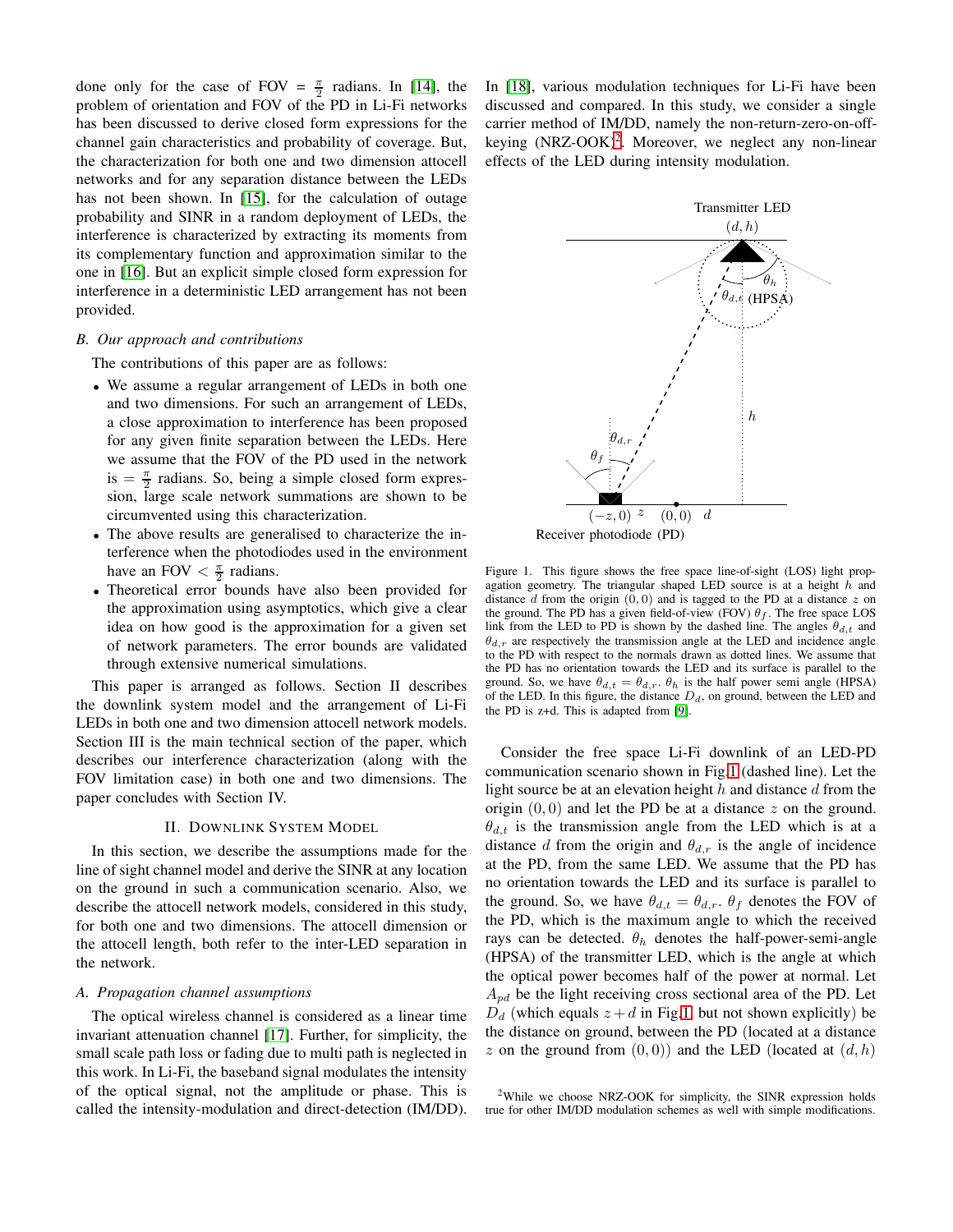from  $(0, 0)$ ). From [\[9,](#page-12-8) Eqn. 1], the channel gain from the LED to the PD with a given FOV  $\theta_f$  is

<span id="page-2-1"></span>
$$
G_d(z) = \frac{(m+1)A_{pd}h^{m+1}}{2\pi} (D_d^2 + h^2)^{\frac{-(m+3)}{2}} \rho(D_d), \quad (1)
$$

where  $m = -\frac{\ln(2)}{\ln(\cos(\theta_h))}$  is the Lambertian emission order of the LED and  $\rho(D_d)$  is the FOV constraint function defined as

$$
\rho(D_d) = \begin{cases} 1, & |D_d| \leq h \tan(\theta_f), \\ 0, & |D_d| > h \tan(\theta_f). \end{cases}
$$

#### *B. The SINR expression*

Extending the above discussion, we consider the downlink of a Li-Fi attocell network in one dimension to derive the SINR expression. In the attocell network, all the LEDs, as data access points, illuminate a given region in the form of attocells. An attocell is the region of data coverage due to illumination on the ground (or surface) by a particular LED, where, this LED becomes the nearest data source to a PD to be tagged upon, inside that region. The optical attocell dimensions are in the range of metres. The co-channel LEDs, which illuminate at the same visible light wavelength, interfere. We consider interference at the PD only due to line of sight LEDs, fixed at a height h and symmetrically arranged with uniform separation  $a$  in an infinite one dimension corridor as shown in Fig. [2.](#page-2-0)



<span id="page-2-0"></span>Figure 2. *(One dimension model)* This figure shows the infinite one dimension corridor. There are infinite number of LEDs (circular dots) arranged at an equal interval  $a$ , all along the corridor, installed at a height  $h$ . The rectangular dotted regions on ground depict the attocells corresponding to each LED above. The user PD (small cuboid) at  $(z, 0)$  (inside one of the attocell), receives data wirelessly from the tagged-LED corresponding to the attocell in which it is located. Here, that attocell is highlighted as dash-dot. All other LEDs are co-channel interferers. Here, we assume that the user PD moves only along the thick line on ground, i.e length of the corridor.

We assume that all the LEDs operate at the same optical wavelength and transmit at same average optical power  $P<sub>o</sub>$ . So, all the LEDs, other than the tagged-LED at  $(0, h)$ , are interferers, as shown in Fig. [2.](#page-2-0) We calculate the SINR  $\gamma(z)$ , at every PD location z, inside the attocell. Let  $x_i(t)$  be the baseband signal, during the time slot  $t$ , from each  $i<sup>th</sup>$  LED in the network before transmission. Let  $s_i(t)$  be the optical IM signal on baseband signal  $x_i(t)$ , during the time slot t. Using the gain expression in [\(1\)](#page-2-1) and the geometry of the links in Fig. [1,](#page-1-1) we can modify  $G_d(z)$  (and distance  $D_d$  from every other LED at  $(ia, h)$  as

<span id="page-2-3"></span>
$$
G_{ia}(z) = \frac{(m+1)A_{pd}h^{m+1}}{2\pi}((z+ia)^2 + h^2)^{\frac{-(m+3)}{2}}\rho(D_{ia}).
$$
\n(2)

Now, the signal current  $I(z, t)$  (in amperes), received at the PD, at  $(z, 0)$  with responsivity  $R_{pd}$ , during the time slot t is given as

$$
I(z,t) = s_0(t)G_0(z)R_{pd}
$$
  
+ 
$$
\sum_{i=-\infty\backslash 0}^{+\infty} s_i(t)G_{ia}(z)R_{pd} + n(t).
$$
 (3)

In [\(3\)](#page-2-2),  $n(t)$  is the noise current at the PD, which is modelled as additive white Gaussian noise, has a noise power spectral density of  $N<sub>o</sub>$ . If the total IM bandwidth of the receiver PD is  $W$  (which can be assumed as the total system bandwidth), then the total receiver noise variance  $\sigma^2$ , at the PD is

<span id="page-2-2"></span>
$$
\sigma^2 = N_o W.
$$

From [\[19\]](#page-12-18), the average transmit optical power  $P<sub>o</sub>$ , for every  $i^{th}$  LED can be defined as

$$
P_o = \mathbb{E}[s_i(t)],
$$

where  $\mathbb{E}[.]$  is the expectation operator over time slot t. The average received current  $I_i(z) = \mathbb{E}[s_i(t)G_{ia}(z)R_{pd}]$ , at the PD from the  $i^{th}$  LED, after suffering through the channel gain  $G_{ia}(z)$ , is

<span id="page-2-4"></span>
$$
I_i(z) = P_o G_{ia}(z) R_{pd}.
$$

So,  $\gamma(z)$ , at user position z is

$$
\gamma(z) = \frac{I_0^2(z)}{\sum_{i=-\infty}^{+\infty} 0} \frac{I_i^2(z) + \sigma^2}{I_i^2(z) + \sigma^2},
$$
  
= 
$$
\frac{P_o^2 G_0^2(z) R_{pd}^2}{\sum_{i=-\infty}^{+\infty} 0} \frac{P_o^2 G_{ia}^2(z) R_{pd}^2 + \sigma^2}{P_o^2 G_{ia}^2(z) R_{pd}^2 + \sigma^2}.
$$
 (4)

Now, substituting for  $G_{ia}(z)$  from [\(2\)](#page-2-3) into [\(4\)](#page-2-4) and further rearranging the constants, we have

<span id="page-2-5"></span>
$$
\gamma(z) = \frac{(z^2 + h^2)^{-m-3} \rho(D_0)}{\sum_{i=-\infty}^{+\infty} (i(a+z)^2 + h^2)^{-m-3} \rho(D_{ia}) + \Omega}, \quad (5)
$$

where  $\Omega$  is given as

$$
\Omega = \frac{4\pi^2 N_0 W}{P_o^2 (m+1)^2 A_{pd}^2 R_{pd}^2 h^{2m+2}}.
$$

#### *C. Attocell network models*

In this work, we consider two cases of lighting described below.

*1) One dimension infinite corridor network:* We consider an infinite length corridor, along which an infinite number of LEDs are arranged with uniform spacing  $a$ , as shown in Fig. [2.](#page-2-0) Importantly, we also assume that all the LEDs are Li-Fi capable and all transmit data at the same time along with illumination. The corresponding derivation for SINR was shown in the previous subsection and was derived in [\(5\)](#page-2-5) as

<span id="page-2-6"></span>
$$
\gamma(z) = \frac{(z^2 + h^2)^{-m-3} \rho(D_0)}{\mathbb{I}_{\infty}(z) + \Omega},\tag{6}
$$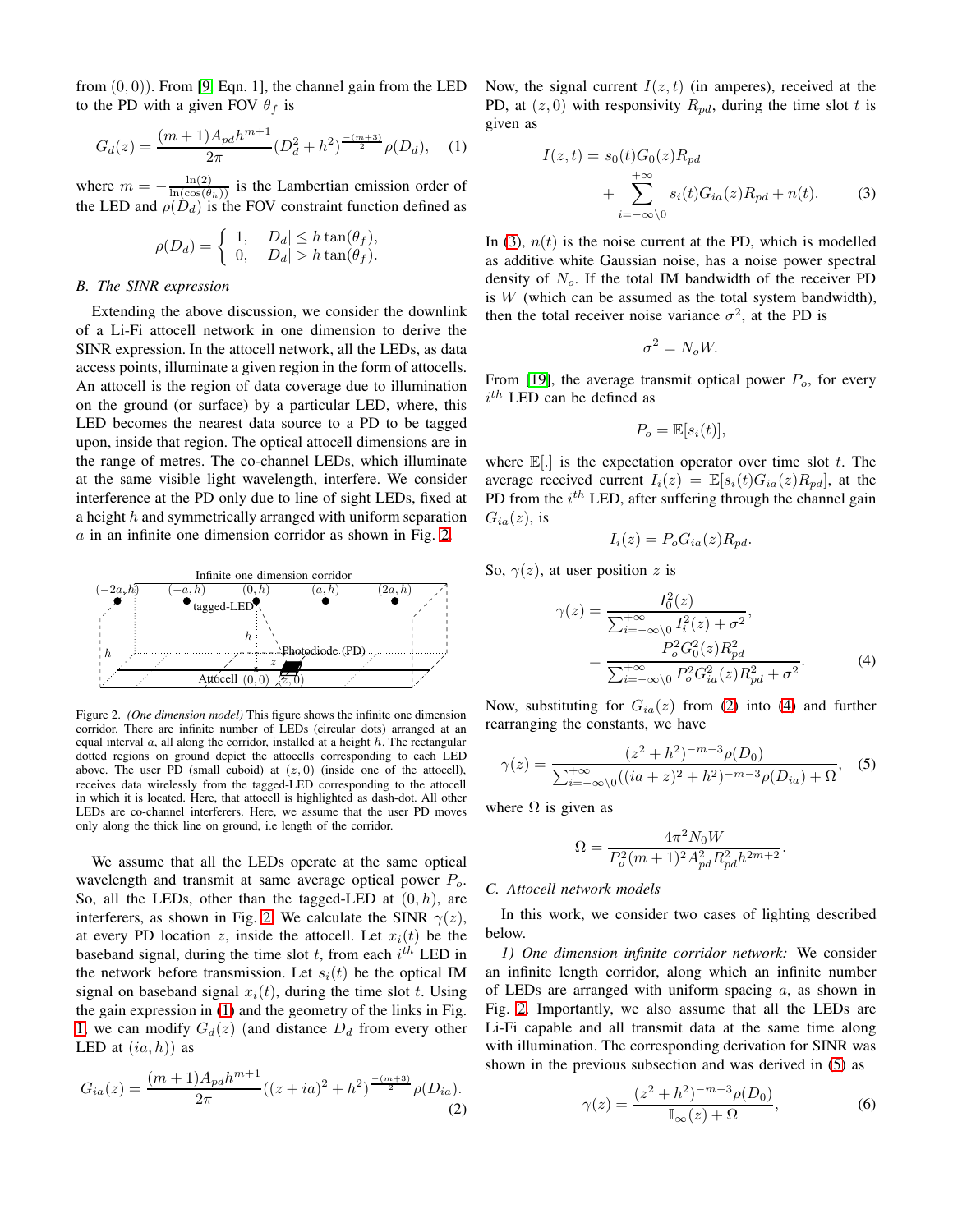where the interference term<sup>[3](#page-3-0)</sup>  $\mathbb{I}_{\infty}(z)$  in [\(6\)](#page-2-6), is given as

<span id="page-3-1"></span>
$$
\mathbb{I}_{\infty}(z) = \sum_{i=-\infty}^{+\infty} ((ia+z)^2 + h^2)^{-m-3} \rho(D_{ia}).
$$
 (7)

Also, for a PD with an FOV  $\theta_f = \frac{\pi}{2}$  radians,  $\mathbb{I}_{\infty}(z)$  in [\(7\)](#page-3-1) can be written as

<span id="page-3-4"></span>
$$
\mathbb{I}_{\infty}(z) = \sum_{i=-\infty\backslash 0}^{+\infty} ((ia+z)^2 + h^2)^{-m-3}.
$$
 (8)

*2) Two dimension infinitely spread square grid network:* The two dimension network model is shown in Fig. [3.](#page-3-2) Let the user PD be located at distance  $z = \sqrt{d_x^2 + d_y^2}$  from the origin inside the respective attocell of the LED. Here, the tagged-LED, considered at  $(0, 0, h)$ , has an attocell symmetrically around it on the ground, as a square of dimension a. Similar to the one dimension model, importantly, we here too assume that all the LEDs are Li-Fi capable and all transmit data at the same time along with illumination. From the one dimension case, the same expression for the SINR can be extended to a two dimension scenario. Let the interfering LEDs, indexed by  $(u, v)$ , be located at  $(u, v, h)$ . Now, for



<span id="page-3-2"></span>Figure 3. *(Two dimension model)* This figure shows the infinite two dimension model. There are infinite number of LEDs (circular dots) arranged symmetrically at regular intervals of  $a$  as a uniform square grid, all over the plane, installed at a height  $h$ . The rectangular dotted regions on ground depict the attocells corresponding to each LED above. The user PD (small cuboid) at  $(d_x, d_y, 0)$  (inside one of the attocell), receives data wirelessly from the tagged-LED corresponding to the attocell in which it is located. Here, that attocell is highlighted as dash-dot. All other LEDs are co-channel interferers. Here we assume that the user PD can move anywhere on the ground plane.

 $D_{u,v} = \sqrt{(ua + d_x)^2 + (va + d_y)^2}$ , the FOV constraint function  $\rho(.)$ , for two dimensions is defined as

$$
\rho(D_{u,v}) = \begin{cases} 1, & |D_{u,v}| \leq h \tan(\theta_f), \\ 0, & |D_{u,v}| > h \tan(\theta_f). \end{cases}
$$

<span id="page-3-0"></span><sup>3</sup>In this work, we characterize the normalized interference power  $\mathbb{I}_{\infty}(z)$ (for one dimension) and  $\mathbb{I}_{\infty}(d_x, d_y)$  (for two dimension model), normalized by the average optical power  $P<sub>o</sub>$ . This we simply call the interference. So, all the assumed practical dimensions and further derived theoretical expressions for interference get linearly scaled by  $P<sub>o</sub>$ , if it has to be introduced.

The SINR  $\gamma(d_x, d_y)$ , at a distance z from origin is

<span id="page-3-3"></span>
$$
\gamma(d_x, d_y) = \frac{(z^2 + h^2)^{-m-3} \rho(D_{u,v})}{\mathbb{I}_{\infty}(d_x, d_y) + \Omega},
$$

where the interference term  $\mathbb{I}_{\infty}(d_x, d_y)$  is given by

$$
\mathbb{I}_{\infty}(d_x, d_y) = \sum_{u = -\infty}^{+\infty} \sum_{v = -\infty \setminus (0,0)}^{+\infty} ((ua + d_x)^2 + (va + d_y)^2 + (va + d_y)^2 + h^2)^{-m-3} \rho(D_{u,v}).
$$
 (9)

For a PD of FOV  $\theta_f = \frac{\pi}{2}$  radians,  $\mathbb{I}_{\infty}(d_x, d_y)$  in [\(9\)](#page-3-3) can be written as

$$
\mathbb{I}_{\infty}(d_x, d_y) = \sum_{u = -\infty}^{+\infty} \sum_{v = -\infty \setminus (0,0)}^{+\infty} ((ua + d_x)^2 + (va + d_y)^2 + (va + d_y)^2 + h^2)^{-m-3}.
$$
 (10)

A closed form expression for the interference term in [\(7\)](#page-3-1) and [\(9\)](#page-3-3) (or [\(8\)](#page-3-4) and [\(10\)](#page-3-5) for  $FOV = \frac{\pi}{2}$  radians) is required in both one and two dimension scenarios, which is discussed in the following section.

# <span id="page-3-5"></span>III. INTERFERENCE CHARACTERIZATION

In this Section, we characterize the interference as a closed form approximation using the Poisson summation theorem [\[20\]](#page-12-19), which is stated for reference:

**Theorem 1** (Poisson summation theorem). Let  $q(x)$  be a *continuous function. Under some mild regularity conditions we have*

<span id="page-3-7"></span>
$$
\sum_{i=-\infty}^{+\infty} q(i) = \sum_{w=-\infty}^{+\infty} Q(w),\tag{11}
$$

*where*

$$
Q(w) = \int_{-\infty}^{\infty} q(t)e^{-2\pi iwt}dt,
$$

*is the Fourier transform of*  $q(x)$ *.* 

In the following subsections for one and two dimension network models in succession, we first proceed with our interference characterization for FOV  $\theta_f = \frac{\pi}{2}$  radians. In a simultaneous subsection, we show that our method of interference characterization using Fourier analysis, can be extended for the case of FOV  $\theta_f < \frac{\pi}{2}$  radians.

# *A. One dimension model with*  $FOV = \frac{\pi}{2}$  *radians*

We now look at the interference characterization using the above Poisson summation theorem.

<span id="page-3-6"></span>**Theorem 2.** *Consider a photodiode, with*  $\theta_f = \frac{\pi}{2}$  *radians, situated at a distance* z *(inside an attocell) from the origin, in an infinite one dimension corridor network of Li-Fi LEDs, emitting light with a Lambertian emission order* m*, installed at a height* h *with uniform inter-LED separation distance* a*. Then, for a wavelength reuse factor of unity, the interference*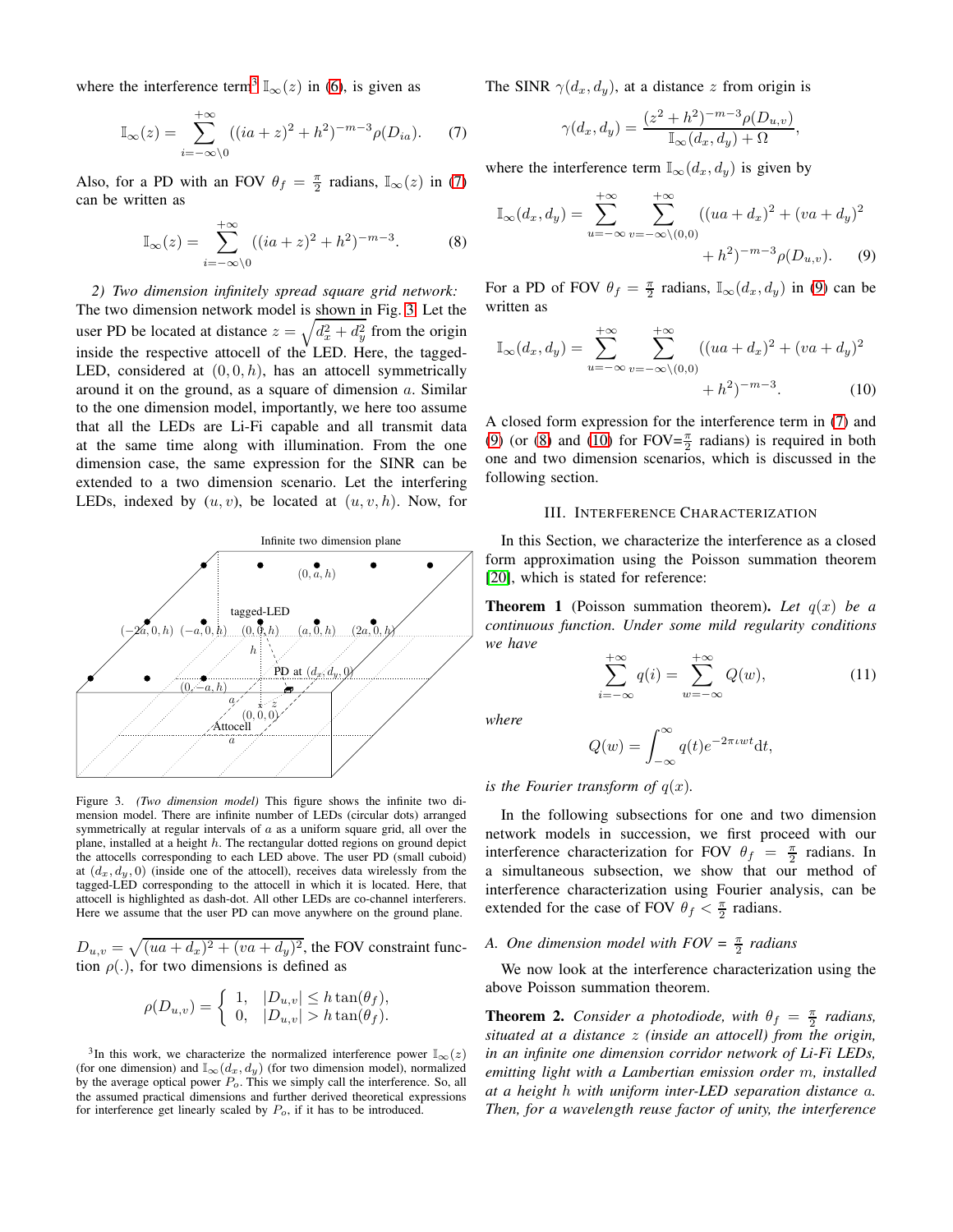$\mathbb{I}_{\infty}(z)$ , caused by the co-channel interferers at the photodiode *is*

$$
\mathbb{I}_{\infty}(z) = \frac{h^{1-2\beta}\sqrt{\pi}\Gamma(\beta-0.5)}{a\Gamma(\beta)} - \frac{1}{(z^2+h^2)^{\beta}} + \sum_{w=1}^{\infty} g(w),
$$

*where*

$$
g(w) = \frac{2^{2-\beta}\sqrt{2\pi}h^{0.5-\beta}(2\pi w)^{\beta-0.5}\mathbb{K}_{\beta-0.5}\left(\frac{2\pi hw}{a}\right)\cos(\frac{2\pi wz}{a})}{a^{0.5+\beta}\Gamma(\beta)}
$$

*Here*  $\Gamma(x) = \int_0^\infty t^{x-1} e^{-t} dt$  *denotes the standard Gamma function,*  $\beta = m+3$  *and*  $\mathbb{K}_v(y) = \frac{\Gamma(v+\frac{1}{2})(2y^v)}{\sqrt{\pi}} \int_0^\infty$  $\cos(t)\mathrm{d}t$  $(t^2+y^2)^{v+\frac{1}{2}}$ *is the modified bessel function of second kind.*

*Proof.* The proof is provided in Appendix [A.](#page-13-0)

In the next proposition, we quantify the error when the summation in the above infinite series is truncated after  $k$ terms using the asymptotic notation<sup>[5](#page-4-1)</sup>  $O(.)$ .

Proposition 1. *From Thm. [2,](#page-3-6) for a finite integer* k*, the interference inside an attocell can be approximated to a closed form expression as*

$$
\mathbb{I}_{\infty}(z) = \hat{\mathbf{I}}_k(z) + O((k+1)^{\beta - 2} e^{\frac{-2\pi h(k+1)}{a}}), \quad (12)
$$

*where*

$$
\hat{\mathbf{I}}_k(z) \triangleq \frac{h^{1-2\beta}\sqrt{\pi}\Gamma(\beta-0.5)}{a\Gamma(\beta)} - \frac{1}{(z^2+h^2)^{\beta}} + \sum_{w=1}^k g(w).
$$

*Proof.* The proof is provided in Appendix [B.](#page-14-0)

Since in practice, the number of LEDs are finite, we also look at  $\mathbb{I}_n(z)$ , i.e., looking at interference by a finite number of LEDs in [\(8\)](#page-3-4). In Fig. [4,](#page-4-2) we observe that as the number of interferers *n* increases, the interference  $\mathbb{I}_n(z)$ , saturates to a constant value which is  $\mathbb{I}_{\infty}(z)$ . So, the approximation results in Prop. [1](#page-4-3) hold true for finite number of LEDs as well, even though the results are derived for an infinite corridor.

We now try to understand the interference characterization in Prop. [1](#page-4-3) by taking a few theoretical examples and further validation through numerical simulations. Firstly, in Prop. [1,](#page-4-3) the interference for any position  $z$  of the user inside the attocell, always has a constant term given as

$$
\frac{h^{1-2\beta}\sqrt{\pi}\Gamma(\beta-0.5)}{a\Gamma(\beta)}.
$$

This term represents the average spatial interference seen at all locations.

<span id="page-4-0"></span><sup>4</sup>Over-usage: This variable has been used twice in the paper, but in two completely disjoint and separate contexts. In the one dimension model,  $k$  represents the number of terms in the approximation that needs to be considered. Again, in the description of the two dimension model, we have used  $k$  to denote the frequency term. This is due to lack of variables and the authors assure that this, in no way affects the understanding of the paper.

<span id="page-4-1"></span><sup>5</sup>The asymptotic notation  $f(n) = O(g(n))$  is defined as,  $\exists n_o$  and  $\exists k_1 >$  $0 \ni \forall n > n_o, f(n) \leq k_1 \times g(n).$ 



<span id="page-4-2"></span>Figure 4. *(One Dimension Model)* Here the variation of interference  $\mathbb{I}_n(z)$ , with respect to the number of interferers  $(n)$  is drawn for different height h of LED installation. We consider  $a = 0.5$ m, the half-power-semi-angle (HPSA)  $\theta_h$  of the LED as  $\frac{\pi}{3}$  radians and the position z of the receiver photodiode (PD) at half the attocell length  $\frac{a}{2}$ .

<span id="page-4-3"></span>We see that the asymptotic error in  $(12)$  becomes exponentially small when  $\frac{h}{a}$  is large. Hence the interference can be well approximated with small values of k as long as the ratio  $\frac{h}{a}$ is large. Hence, considering only  $k = 0$  term, the interference can be approximated as

$$
\mathbb{I}_{\infty}(z) \approx \hat{\mathbf{I}}_0(z) = \frac{h^{1-2\beta}\sqrt{\pi}\Gamma(\beta-0.5)}{a\Gamma(\beta)} - \frac{1}{(z^2+h^2)^{\beta}}.
$$

For example, if we consider  $a = 0.2$ m and  $h = 2.5$ m, leading to  $\frac{h}{a} = 12.5$ , we can choose  $k = 0$  and have a theoretical error bound of  $O(e^{-25\pi})$ . This can be verified from Fig. [5.](#page-5-0) We see that all the terms from  $w = 1$  have negligible contribution.

When  $\frac{h}{a}$  is not large, a few more terms  $(w)$  are necessary to improve the approximation accuracy. For example, in Fig. [6,](#page-5-1) when we consider  $h = 2.5$ m and  $a = 0.5$ m, leading to  $\frac{h}{a} = 5$ ;  $w = 0$  and  $w = 1$  are significant, with an error bound on  $w > 0$ 1 as  $O(e^{-20\pi})$ . So,  $k = 1$  or  $\hat{\mathbb{1}}_1(z)$  is a good approximation for this case. Further, in most practical cases, the ratio  $\frac{h}{a}$  varies between 2.5 to 5. So, the above approximation to  $\hat{I}_1(z)$  i.e.

$$
\mathbb{I}_{\infty}(z) \approx \hat{\mathbf{I}}_1(z) = \frac{h^{1-2\beta}\sqrt{\pi}\Gamma(\beta-0.5)}{a\Gamma(\beta)} - \frac{1}{(z^2+h^2)^{\beta}} + g(1),
$$

can be extended in general to this practically seen range<sup>[6](#page-4-4)</sup> of  $\frac{h}{a}$  because we still have a theoretical asymptotic error bound on  $w > 1$  as  $O(e^{-10\pi})$ .

For numerical validation, firstly, from Fig. [7,](#page-5-2) we see the tightness of this approximation, for the above given range of  $\frac{h}{a}$ . We proceed by considering  $h = 2.5$ m and plotting the interference w.r.t. the variation of  $a$  from  $0.1$ m to 1m

<span id="page-4-4"></span><sup>&</sup>lt;sup>6</sup>For lower values of  $\frac{h}{a}$  i.e.  $\lt$  2.5,  $k > 1$  may have to be considered to improve the approximation accuracy. Also, from the proof of Prop. [1,](#page-4-3) k should be chosen such that  $k \geq \lceil \frac{a(\beta-2)}{2\pi h} \rceil$  for a good approximation.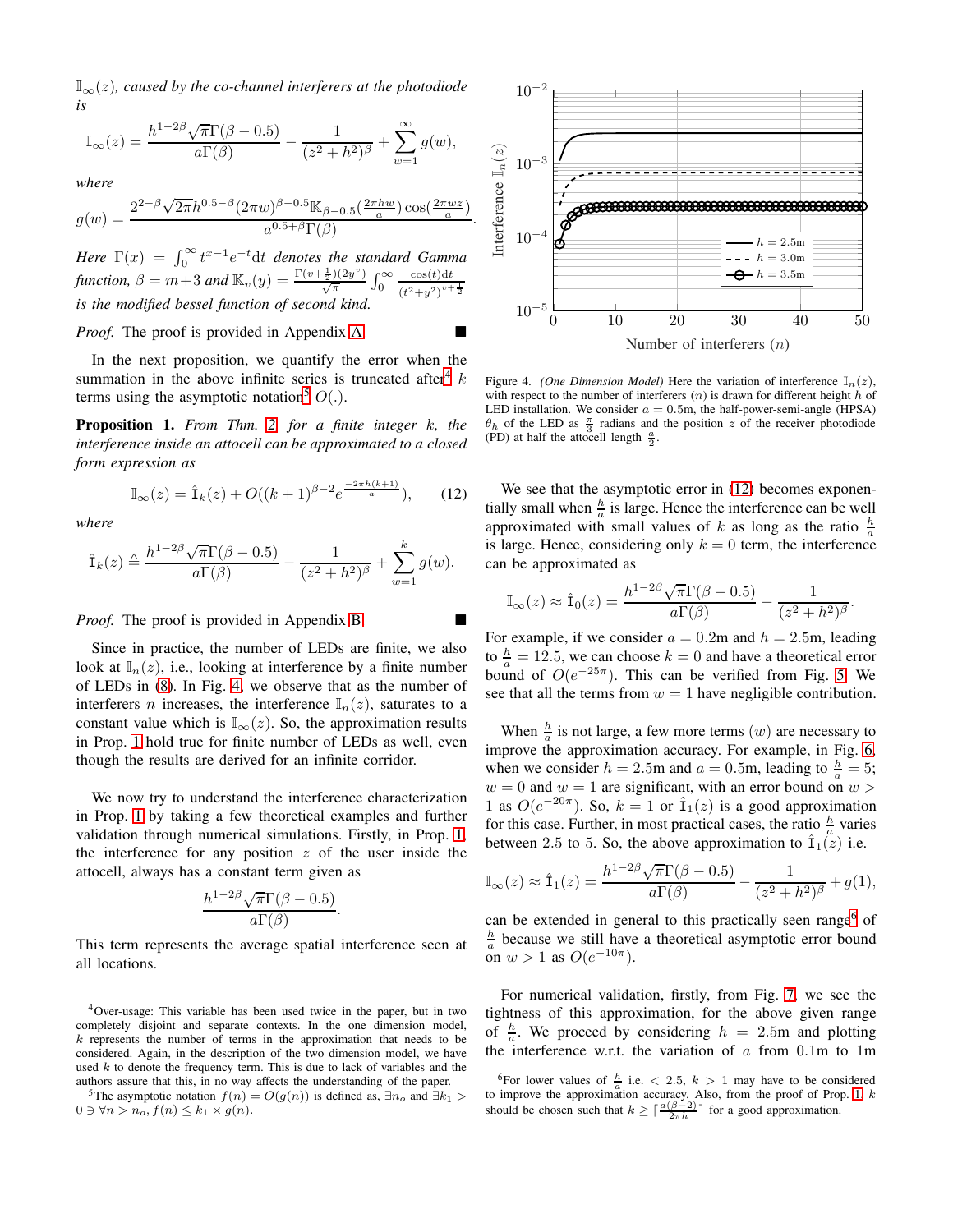

<span id="page-5-0"></span>Figure 5. *(One Dimension Model)* (Large  $\frac{h}{a}$  case) This graph shows the magnitude of the individual terms of  $|g(w)|$  for a height h of the LED = 2.5m and  $a = 0.2$ m. The half-power-semi-angle (HPSA)  $\theta_h = \frac{\pi}{3}$  radians and  $z = \frac{a}{2}$ .



<span id="page-5-1"></span>Figure 6. *(One Dimension Model)* This graph shows the magnitude of the individual terms of  $|g(w)|$  for a height h of the LED = 2.5m and  $a = 0.5$ m. The half-power-semi-angle (HPSA)  $\theta_h = \frac{\pi}{3}$  radians and  $z = \frac{a}{2}$ .

(i.e.  $\frac{h}{a}$  in the range of 25 to 2.5). We see that  $\mathbb{I}_n(z)$  (for  $n = \{4, 10, 20, 40\}$  and  $\hat{\mathbb{I}}_1(z)$  are tightly bounded with each other, which validates our approximation. Now, from the above numerical validation for  $k = 1$ , we take a given value of  $a = 0.5$ m and proceed for further numerical validation w.r.t various system parameters  $h, \theta_h$  and z in Fig. [8,](#page-6-0) [9](#page-6-1) and [10](#page-6-2) respectively. The corresponding graphs for the approximation error  $\hat{e} = |\mathbb{I}_n(z) - \hat{\mathbb{I}}_1(z)|$  are respectively shown in Fig. [11,](#page-6-3) [12](#page-7-0) and [13](#page-7-1) for different number of interferers n. All the simulations are obtained using the parameter values given in Table I.

From Fig. [8](#page-6-0) and it's corresponding approximation error plot in Fig. [11,](#page-6-3) we observe that for any given height  $h$ , as the number of interferers increase, the error  $\hat{e}$ , decreases. On the log axis, we observe a maximum error  $\hat{e}_{max}$  in the order of

Table I PARAMETERS : THIS TABLE SHOWS THE PARAMETERS CONSIDERED IN THIS STUDY.

| Parameter                                       | Symbol                  | Value                  | Unit           |
|-------------------------------------------------|-------------------------|------------------------|----------------|
| Temperature of Operation                        |                         | 300                    |                |
| Noise power spectral den-<br>sity at Photodiode | $N_{\alpha}$            | $4.14 \times 10^{-21}$ | $WHz^{-1}$     |
| Modulation bandwidth of<br>LED.                 | W                       | $40 \times 10^6$       | Hz.            |
| Area of Photodiode                              | $A_{pd}$                | $10^{-4}$              | m <sup>2</sup> |
| Responsivity of PD                              | $\cdot \mathbf{v}_{pd}$ | 0.1                    |                |



Inter-LED spacing (a) in metres

<span id="page-5-2"></span>Figure 7. *(One Dimension Model)* Here the variation of interference  $\mathbb{I}_n(z)$ , is drawn with respect to a linear variation of the inter-LED spacing  $a$  for different number interferers  $(n)$  in the network. The graph for the proposed interference expression  $\hat{I}_1(z)$  is also drawn. We consider height h of the LEDs as 2.5m, the half-power-semi-angle (HPSA)  $\theta_h$  of the LED as  $\frac{\pi}{3}$  radians and the position  $z = 0.25$ m.

 $10^{-4}$  with respect to  $\hat{I}_1(z)$ , that is in the order of  $10^{-2}$ . This error further reduces as the number of interferers is increased. The same can be observed with the variation of HPSA in graphs of Fig. [9](#page-6-1) and the error plot in Fig. [12,](#page-7-0) where  $\hat{e}_{max}$  is in the order of  $10^{-7}$ , for  $\hat{I}_1(z)$  in the order of  $10^{-3}$ . Again, this error reduces as the number of interferers increases. Similarly, in graphs of Fig. [10](#page-6-2) and Fig. [13,](#page-7-1) we observe  $\hat{e}_{max}$ in the order of  $10^{-5}$ , for  $\hat{I}_1(z)$  in the order of  $10^{-2}$ . So, when compared with the interference values, these errors are small, which numerically validates the approximation to  $\hat{\mathbb{I}}_1(z)$ .

As seen in the above example, Prop. [1](#page-4-3) essentially implies that for a given value of  $\frac{h}{a}$  the approximation to  $\hat{\mathbb{I}}_k(z)$  is tight and very close to the actual interference  $\mathbb{I}_{\infty}(z)$  in [\(8\)](#page-3-4), with an approximation error bounded by an exponential decay. So, this characterization can be summarized as

$$
\mathbb{I}_n(z) < \mathbb{I}_{\infty}(z) \approx \hat{\mathbf{I}}_k(z).
$$

This also implies that our characterization provides closed form analytical bounds for interference in finite LED networks.

# *B.* One dimension model with FOV  $\theta_f < \frac{\pi}{2}$  radians

We now look at the interference characterization when  $\theta_f$  <  $\frac{\pi}{2}$  radians. Here we show that, the Fourier analysis method can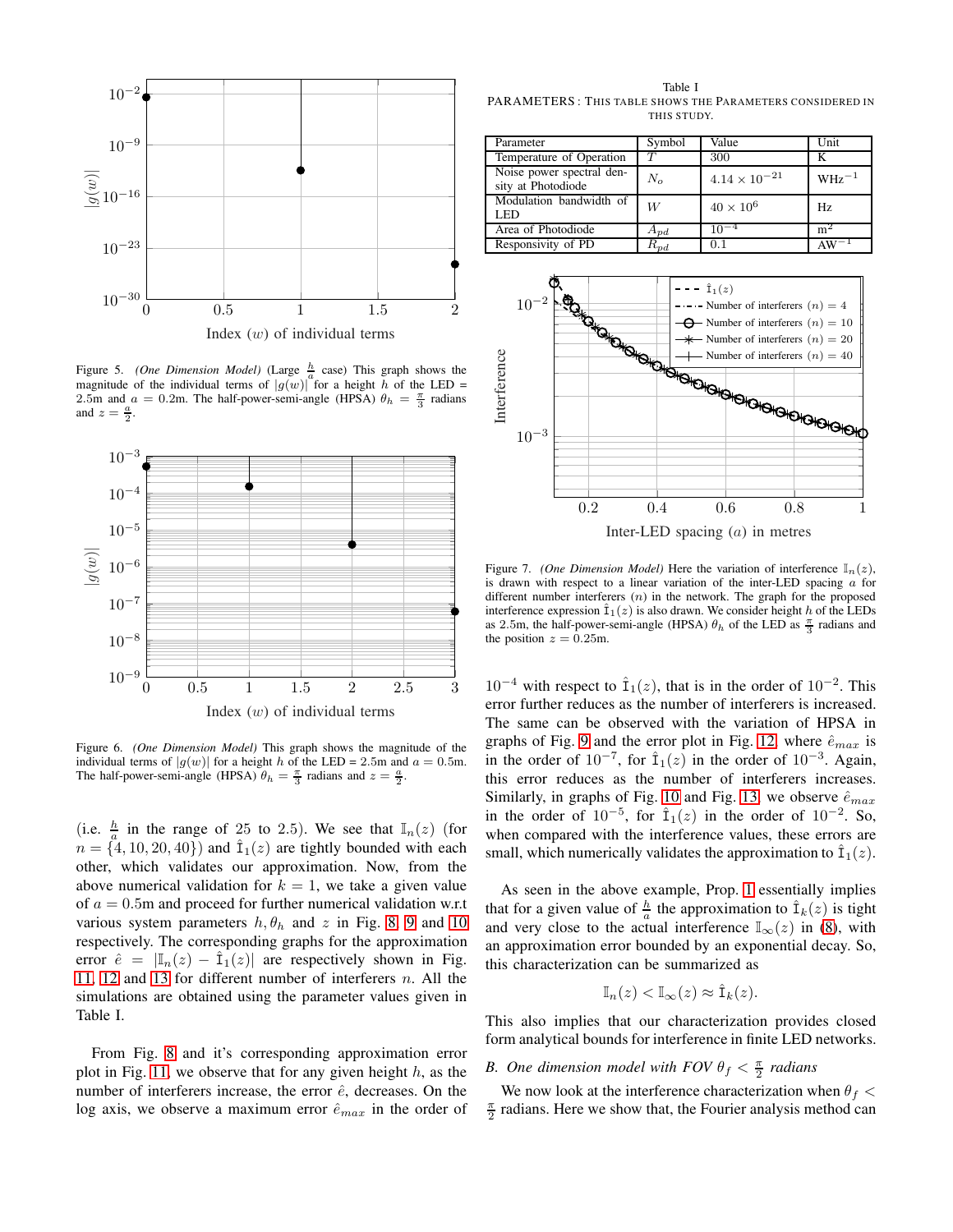

<span id="page-6-0"></span>Figure 8. *(One Dimension Model)* Here the variation of interference  $\mathbb{I}_n(z)$ , is drawn with respect to a linear variation of the height  $h$  of installation of the LED for different number interferers  $(n)$  in the network. The graph for the proposed interference expression  $\hat{I}_1(z)$  is also drawn. We consider  $a = 0.5$ m, the half-power-semi-angle (HPSA)  $\theta_h$  of the LED as  $\frac{\pi}{3}$  radians a  $\approx$  0.0m, the name power semi-angle (FH 571)  $v_h$  or the EED as  $\frac{3}{3}$  radians and the position z of the receiver photodiode (PD) at half the attocell length  $\frac{a}{2}$ .



<span id="page-6-1"></span>Figure 9. *(One Dimension Model)* Here the variation of interference  $\mathbb{I}_n(z)$ , is drawn with respect to a linear variation of the half-power-semi-angle (HPSA)  $\theta_h$  of the LED for different number interferers  $(n)$  in the network. The graph for the proposed interference expression  $\hat{I}_1(z)$  is also drawn. We consider the attocell length  $a = 0.5$ m, the height h of the LED as 2.5m and the position z of the receiver photodiode (PD) at half the attocell length  $\frac{a}{2}$ .

be used to give a suitable interference approximation for such cases as well. The infinite summation in [\(8\)](#page-3-4) becomes a finite summation, when the FOV constraint function  $\rho(D_d)$ , acts on every interferer. From the proof of Thm. [2,](#page-3-6) we can modify the function  $q(.)$  in [\(18\)](#page-13-1) as

$$
q'(x) = (x^2 + h^2)^{-\beta} \rho(D_d).
$$

The Poisson summation theorem can be used to obtain a similar result as in the previous subsection if the Fourier transform of  $q'(x)$  can be obtained.



<span id="page-6-2"></span>Distance  $(z)$  of the PD from origin in metres

Figure 10. *(One Dimension Model)* Here the variation of interference  $\mathbb{I}_n(z)$ , is drawn with respect to a linear variation of the position  $z$  of the receiver photodiode (PD) inside the attocell for different number interferers  $(n)$  in the network. The graph for the proposed interference expression  $\hat{I}_1(z)$  is also drawn. We consider  $a = 0.5$ m, the half-power-semi-angle (HPSA)  $\theta_h$  of the LED as  $\frac{\pi}{3}$  radians and the height h of LED as 2.5m.



<span id="page-6-3"></span>Figure 11. *(One Dimension Model)* Here the variation of interference approximation error  $\hat{e} = |\mathbb{I}_n(z) - \hat{I}_1(z)|$  is drawn for a linear variation of the height  $h$  of installation of the LED for different number interferers  $(n)$ in the network. We consider  $a = 0.5$ m, the half-power-semi-angle (HPSA)  $\theta_h$  of the LED as  $\frac{\pi}{3}$  radians and the position of the receiver photodiode (PD) at half the attocell length  $\frac{a}{2}$ .

Hence the Fourier transform of  $q'(x)$  equals

$$
Q'(w) = \int_{-\infty}^{\infty} q'(x)e^{-i2\pi wx} dx,
$$
  
= 
$$
\int_{-\infty}^{\infty} (x^2 + h^2)^{-\beta} \rho(D_d)e^{-i2\pi wx} dx,
$$
  
= 
$$
\int_{0}^{h \tan(\theta_f)} \frac{2 \cos(2\pi wx)}{(x^2 + h^2)^{\beta}} dx.
$$

Hence we have the following Lemma.

**Lemma 1.** For an FOV  $\theta_f < \frac{\pi}{2}$  radians and a finite integer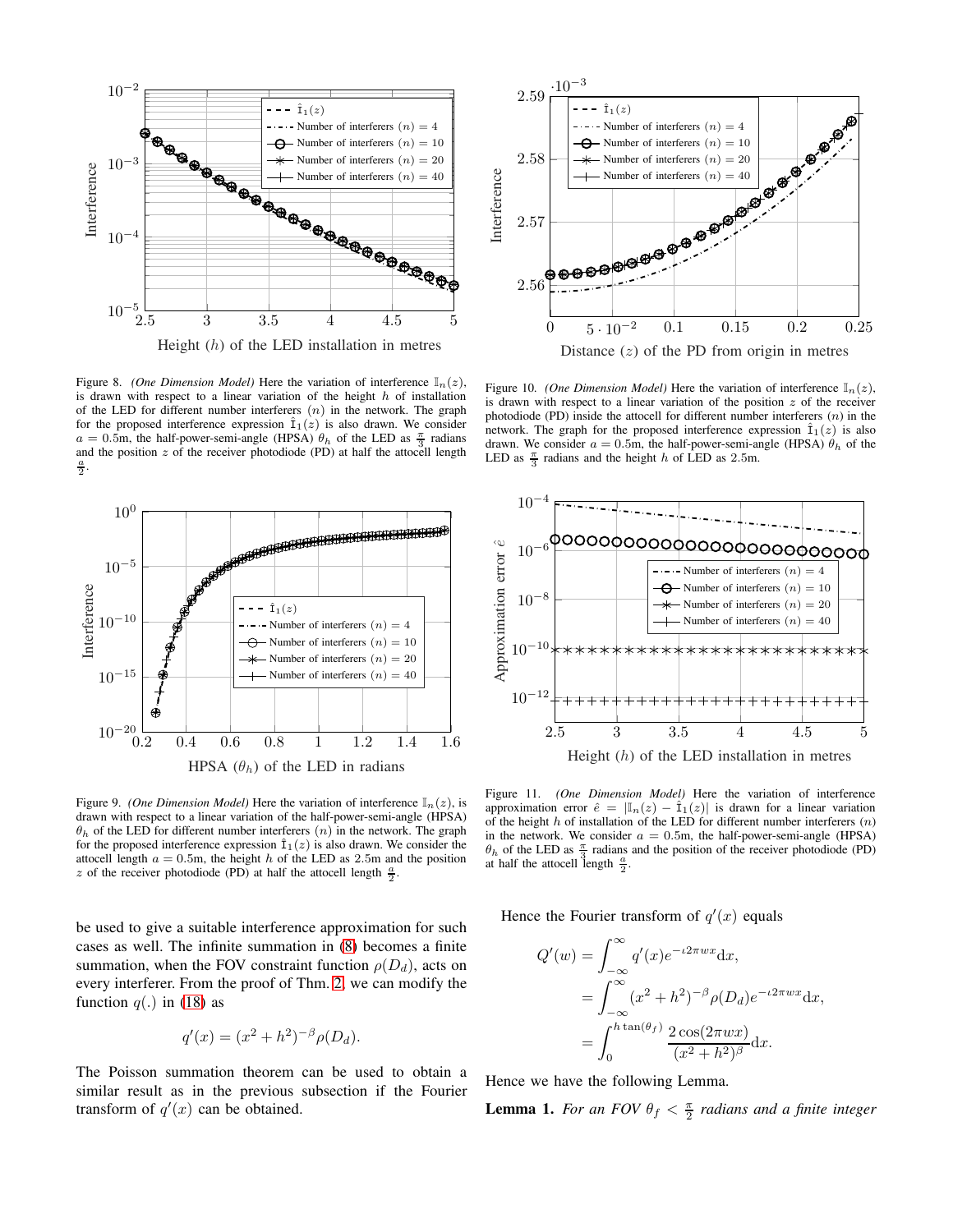

<span id="page-7-0"></span>Figure 12. *(One Dimension Model)* Here the variation of interference approximation error  $\hat{e} = |\mathbb{I}_n(z) - \hat{I}_1(z)|$  is drawn for a linear variation of the half-power-semi-angle (HPSA)  $\theta_h$  of the LED for different number interferers  $(n)$  in the network. We consider the attocell length  $a = 0.5$ m, the height  $h$  of the LED as 2.5m and the position  $z$  of the receiver photodiode (PD) at half the attocell length  $\frac{a}{2}$ .



<span id="page-7-1"></span>Figure 13. *(One Dimension Model)* Here the variation of interference approximation error  $\hat{e} = |\mathbb{I}_n(z) - \hat{I}_1(z)|$  is drawn for a linear variation of the position  $z$  of the receiver photodiode (PD) inside the attocell for different number interferers  $(n)$  in the network. We consider  $a = 0.5$ m, the halfpower-semi-angle (HPSA)  $\theta_h$  of the LED as  $\frac{\pi}{3}$  radians and the height h of LED as 2.5m.

 $k \geq 1$  *we have* 

$$
\mathbb{I}_{\infty}(z) \approx \hat{\mathbf{I}}'_{k}(z) = \frac{1}{a} \left[ Q'(0) + \sum_{w=1}^{k} 2Q'\left(\frac{w}{a}\right) \cos\left(\frac{2\pi wz}{a}\right) \right] - \frac{1}{(z^2 + h^2)^{\beta}}.
$$
\n(13)

*Proof.* Follows from the Poisson summation theorem and approximations.

The constant term evaluated at  $w = 0$  is

$$
Q'(0) = \int_0^h \frac{\tan(\theta_f)}{(x^2 + h^2)^{\beta}} dx,
$$
  
=  $2h^{1-2\beta} \tan(\theta_f) \, {}_2F_1(0.5, \beta; 1.5; -\tan^2(\theta_f)),$ 

where  ${}_2F_1(.;.;.)$  is the generalized hypergeometric function. As earlier, this represents the average spatial interference seen at all locations. A closed form expression for  $Q'(\frac{w}{a})$ can be simply evaluated using numerical integration.

We consider  $h = 2.5$ m and  $a = 0.5$ m, leading to  $\frac{h}{a} = 5$ to numerically validate [\(13\)](#page-7-2) for  $k = 1$  over various values of  $\theta_f$  and compare it with  $\mathbb{I}_{\infty}(z)$  in [\(7\)](#page-3-1). In Li-Fi attocell networks, if the FOV  $\theta_f < \theta_o ( = \tan^{-1}(\frac{a}{h}) )$ , the PD does not experience any interference. Here the ratio  $\frac{a}{h} = 0.2$  and  $\theta_o = 0.197$  radians. So, in Fig. [14,](#page-7-3) we observe that both  $\mathbb{I}_{\infty}(z)$  and  $\hat{\mathbb{I}}'_{1}(z)$  drop down to zero once  $\theta_{f} < \theta_{o} = 0.197$ radians. Also, for  $\theta_f > \theta_o$ , both the graphs,  $\mathbb{I}_{\infty}(z)$  and  $\hat{\mathbf{I}}'_{1}(z)$  are tightly bounded, which numerically validates our proposition in Lem. [1](#page-7-2) for  $k = 1$ . Also, as  $\theta_f \rightarrow 1.57 (= \frac{\pi}{2})$ radians, the interference values converge to the earlier case of  $\theta_f = \frac{\pi}{2}$  radians.

So, the approximation above in Lem. [1](#page-7-2) is a good approximation for various practical parameter values based on the choice of k. As shown above, if we choose  $h = 2.5$ m and  $a = 0.5$ m, considering  $k = 1$  is sufficient. When  $\frac{h}{a}$ becomes small, a few more terms are necessary to improve the approximation accuracy.



<span id="page-7-3"></span><span id="page-7-2"></span>Figure 14. *(One Dimension Model)*  $(\theta_f < \frac{\pi}{2} \text{ radians})$  Here the variation of  $\hat{I}'_1(z)$  is drawn for a linear variation of the FOV  $\theta_f$  of the receiver photodiode (PD).  $\mathbb{I}_{\infty}(z)$  from [\(7\)](#page-3-1) (or  $\mathbb{I}_{n}(z)$  for  $n = 20$ ) is also drawn to validate the same. We consider  $a = 0.5$ m, the half-power-semi-angle (HPSA)  $\theta_h$  of the LED as  $\frac{\pi}{3}$  radians, the height h of the LED as 2.5m and  $z = \frac{a}{2}$ .

*C. Two dimension model with FOV*  $\theta_f = \frac{\pi}{2}$  radians We now extend the result for two dimensions.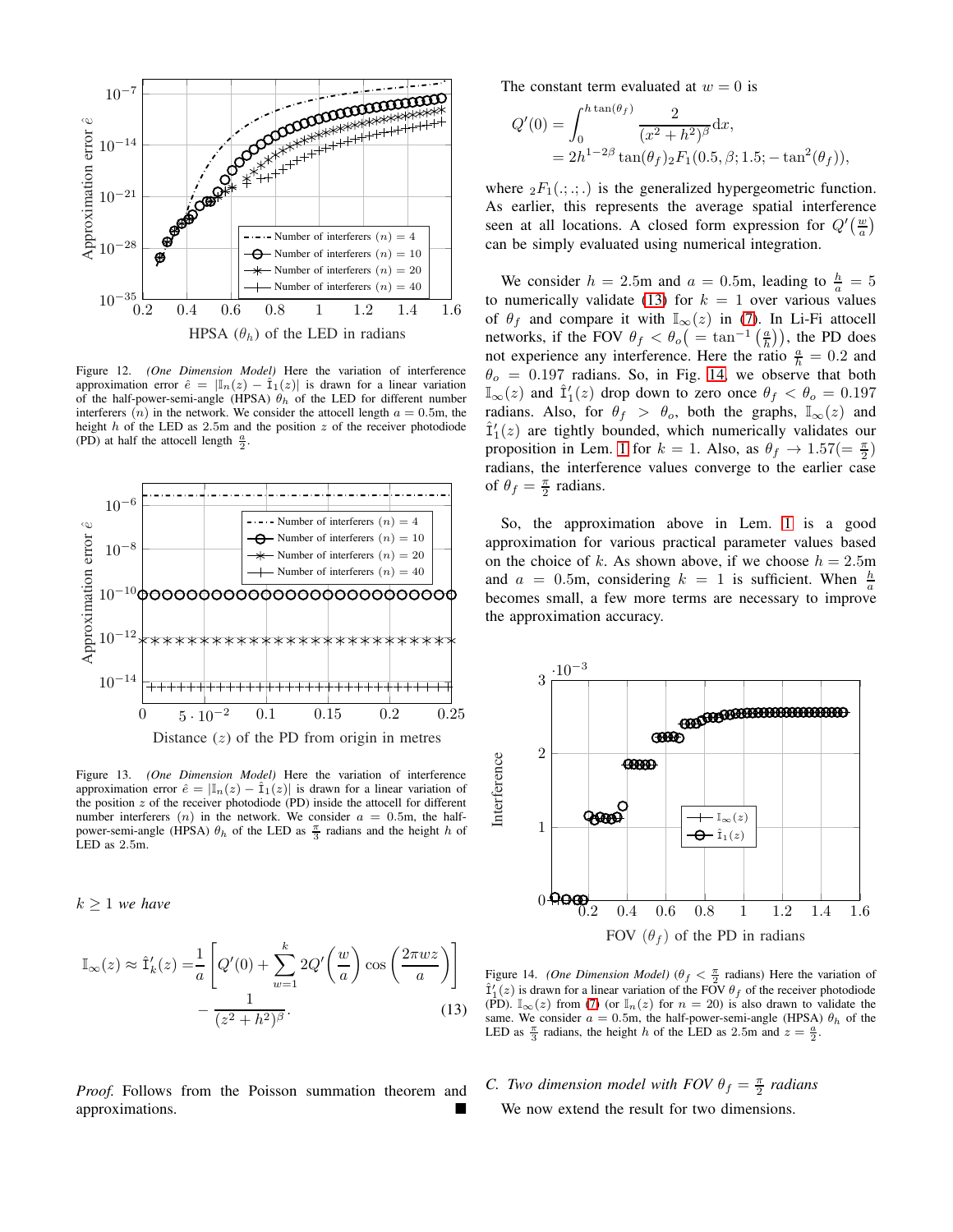<span id="page-8-0"></span>**Theorem 3.** *Consider a photodiode, with*  $\theta_f = \frac{\pi}{2}$  *radians,* situated at a distance  $z=\sqrt{d_x^2+d_y^2}$  (inside an attocell) from *the origin, in an infinite two dimension plane network of Li-Fi LEDs arranged as a regular square lattice of dimension* a*, emitting light with a Lambertian emission order* m *and installed at a height* h*. Then, for a wavelength reuse factor of unity, the interference*  $\mathbb{I}_{\infty}(z)$ *, caused by the co-channel interferers at the photodiode is*

$$
\mathbb{I}_{\infty}(d_x, d_y) = \frac{h^{2-2\beta}\pi}{a^2(\beta - 1)} - \frac{1}{(d_x^2 + d_y^2 + h^2)^{\beta}}
$$

$$
+ \sum_{w=0}^{\infty} \sum_{k=0 \setminus (0,0)}^{\infty} g(w, k),
$$

*where*

$$
g(w,k) =
$$
  

$$
\frac{\left(\frac{h}{2\pi\sqrt{k^2+w^2}}\right)^{1-\beta}\mathbb{K}_{\beta-1}\left(\frac{2\pi h\sqrt{k^2+w^2}}{a}\right)\cos\left(\frac{2\pi w d_x}{a}\right)\cos\left(\frac{2\pi k d_y}{a}\right)}{2^{\beta-4}a^{\beta+1}\frac{\Gamma(\beta)}{\pi}}
$$

.

*Here*  $\Gamma(x) = \int_0^\infty t^{x-1} e^{-t} dt$  *denotes the standard Gamma function,*  $\beta = m+3$  *and*  $\mathbb{K}_v(y) = \frac{\Gamma(v+\frac{1}{2})(2y^v)}{\sqrt{\pi}} \int_0^\infty$  $\cos(t)dt$ function,  $p = m + 3$  and  $\ln v(y) = \frac{\sqrt{\pi}}{\sqrt{\pi}} J_0$   $\frac{1}{(t^2+y^2)^{v+\frac{1}{2}}}$ <br>is the modified bessel function of second kind.

*Proof.* The proof is provided in Appendix [C.](#page-14-1)

In the next proposition, we quantify the error when the summation in the above infinite series is truncated after  $j \times l$ terms using the asymptotic notation  $O(.)$ , similar to the one dimension case.

**Proposition 2.** *From Thm.* [3,](#page-8-0) *for finite integers*  $j \geq 0$  *and*  $l \geq 0$ , the interference inside an attocell can be approximated *to a closed form expression as*

$$
\mathbb{I}_{\infty}(d_x, d_y) = \hat{\mathbf{I}}_{j,l}(d_x, d_y) + O((\sqrt{j^2 + l^2} + 1)^{\beta - 2.5} e^{\frac{-2\pi h(\sqrt{j^2 + l^2} + 1)}{a}}),
$$
\n(14)

*where*

$$
\hat{\mathbf{I}}_{j,l}(d_x, d_y) \triangleq \frac{h^{2-2\beta}\pi}{a^2(\beta - 1)} - \frac{1}{(d_x^2 + d_y^2 + h^2)^{\beta}} + \sum_{(w,k) \in \mathbb{A}} g(w, k),
$$

*and the set*  $\mathbb{A} \triangleq (\mathbb{Z}^2 \cap ([0,j] \times [0,l])) \setminus \{(0,0)\}$  *over the set of integers*  $\mathbb{Z}^2$ .

*Proof.* The proof is provided in Appendix [D.](#page-15-0)

We give similar theoretical and numerical validations to the two dimension model, as that of the one dimension model.

Since in practice, the number of LEDs are finite, we also look at  $\mathbb{I}_n(d_x, d_y)$ , i.e., looking at interference by a finite number of LEDs in [\(10\)](#page-3-5). In Fig. [15,](#page-8-1) we observe that as the number of interferers *n* increases, the interference  $\mathbb{I}_n(d_x, d_y)$ , saturates to a constant value which is  $\mathbb{I}_{\infty}(d_x, d_y)$ . So, the approximation results in Prop. [2](#page-8-2) hold true for finite number of LEDs as well, even though the results are derived for an infinite plane.

We now try to understand the interference characterization in Prop. [2](#page-8-2) by taking a few theoretical examples and further validation through numerical simulations. Firstly, in Prop. [2,](#page-8-2) the interference for any position  $(d_x, d_y)$  of the user inside the attocell, always has a constant term given as

$$
\frac{h^{2-2\beta}\pi}{a^2(\beta-1)}.
$$

This term represents the average spatial interference seen at all locations.



<span id="page-8-1"></span>Figure 15. *(Two Dimension Model)* Here the variation of interference  $\mathbb{I}_n(d_x, d_y)$ , with respect to the number of interferers n, is drawn for different height h of the LED installation. We consider  $a = 0.5$ m, the half-power-semiangle (HPSA)  $\theta_h$  of the LED as  $\frac{\pi}{3}$  radians with  $d_x = d_y = 0$ .

<span id="page-8-2"></span>As in the one dimension model, the approximation error depends on the ratio  $\frac{h}{a}$ . For larger values of  $\frac{h}{a}$ , we can choose  $i = l = 0$  leading to

$$
\mathbb{I}_{\infty}(d_x, d_y) \approx \hat{\mathbb{1}}_{0,0}(d_x, d_y) = \frac{h^{2-2\beta}\pi}{a^2(\beta-1)} - \frac{1}{(d_x^2 + d_y^2 + h^2)^{\beta}},
$$

which can be verified from Fig. [16.](#page-9-0) We see that all the terms from  $w = k = 1$  have negligible contribution.

When  $\frac{h}{a}$  is not large, a few more terms  $(w, k)$  are necessary to improve the approximation accuracy. For example, in Fig. [17,](#page-9-1) when we consider  $h = 2.5$ m and  $a = 0.5$ m, leading to  $\frac{h}{a} = 5$ ;  $w = k = 0$  and  $w = k = 1$  are significant, with an error bound, similar to that in one dimension, for  $w > 1$  and  $k > 1$  as  $O(e^{-24\pi})$ . So,  $j = l = 1$  or  $\hat{\mathbb{1}}_{1,1}(d_x, d_y)$  is a good approximation in this case. Further, in most practical cases, the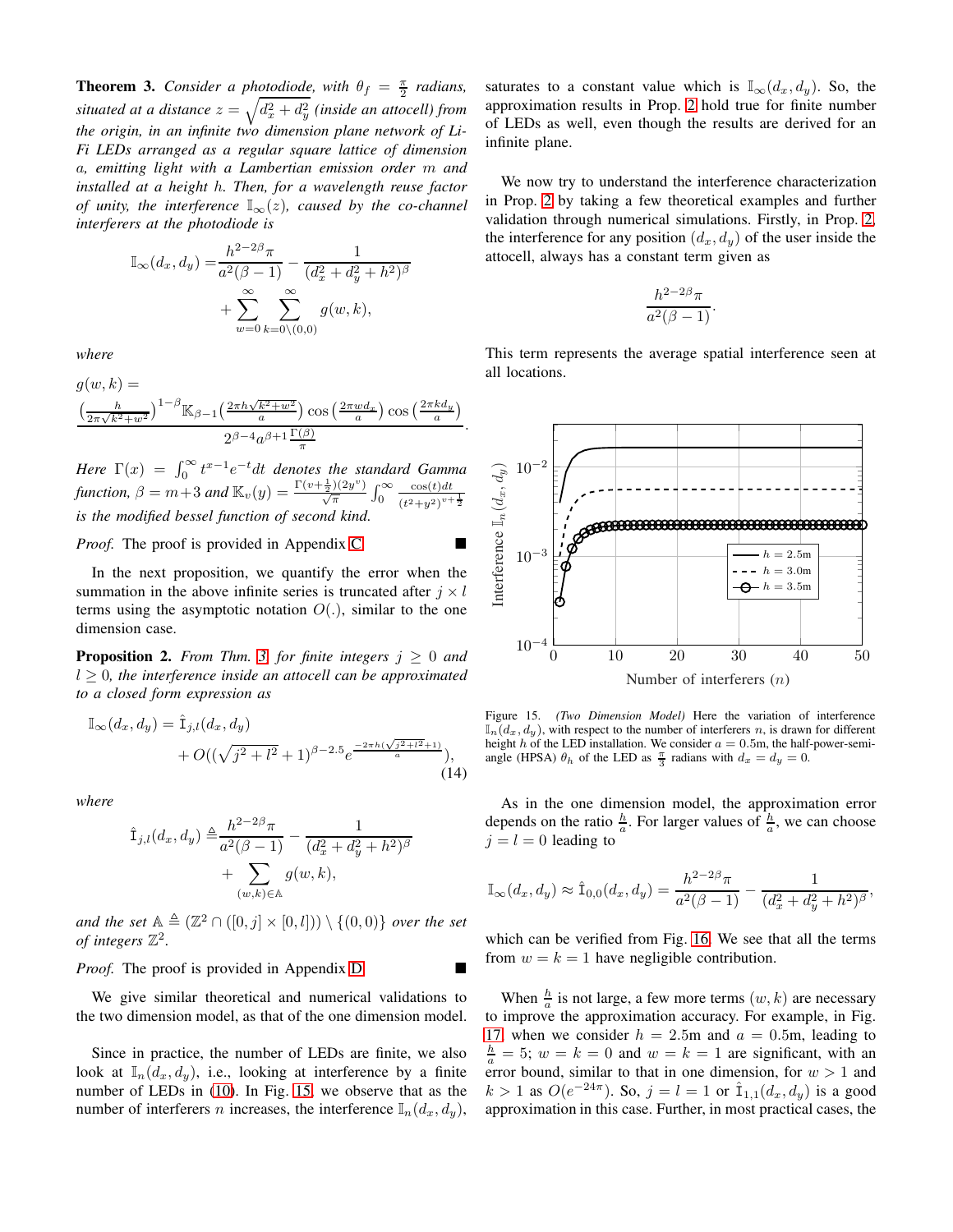ratio  $\frac{h}{a}$  varies between 2.5 to 5. So, the above approximation to  $\hat{\mathbf{I}}_{1,1}(d_x, d_y)$  i.e.

$$
\mathbb{I}_{\infty}(d_x, d_y) \approx \hat{\mathbb{1}}_{1,1}(d_x, d_y)
$$
  
= 
$$
\frac{h^{2-2\beta}\pi}{a^2(\beta-1)} - \frac{1}{(d_x^2 + d_y^2 + h^2)^{\beta}} + g(1, 1),
$$

can be extended in general to this practically seen range<sup>[7](#page-9-2)</sup> of  $\frac{h}{a}$  because we still have a theoretical asymptotic error bound on  $w > 1$  and  $k > 1$  as  $O(e^{-12\pi})$ .



<span id="page-9-0"></span>Figure 16. *(Two Dimension Model)* (Large  $\frac{h}{a}$  case) This graph shows the right for  $\left\{ n \in \mathbb{Z}^n : |f_n(x)| \leq \frac{1}{\log n} \right\}$  (Early 1 ins graph shows the magnitude of the individual terms of  $|g(w, k)|$  for a height h of the LED =2.5m and  $a = 0.2$ m. The half-power-semi-angle (HPSA)  $\theta_h = \frac{\pi}{3}$  radians and  $d_x = d_y = 0$ .



<span id="page-9-1"></span>Figure 17. *(Two Dimension Model)* This graph shows the magnitude of the individual terms of  $|g(w, k)|$  for a height h of the LED =2.5m and  $a = 0.5$ m.<br>The half-power-semi-angle (HPSA)  $\theta_h = \frac{\pi}{3}$  radians and  $d_x = d_y = 0$ .

For numerical validation, firstly, from Fig. [18,](#page-9-3) we see the tightness of this approximation, for the above given range of

 $\frac{h}{a}$ . We proceed by considering  $h = 2.5$ m and plotting the interference w.r.t. the variation of  $a$  from 0.1m to 1m (i.e.  $\frac{h}{a}$  in the range of 25 to 2.5). We see that  $\mathbb{I}_n(d_x, d_y)$  (for  $n = \{8, 15, 24, 35\}$  and  $\hat{\mathbb{I}}_{1,1}(d_x, d_y)$  are tightly bounded with each other, which validates our approximation. Now, from the above numerical validation for  $j = l = 1$ , we take a given value of  $a = 0.5$ m and proceed for further numerical validation w.r.t various system parameters  $h, \theta_h$ and  $z =$  $\sqrt{d_x^2 + d_y^2}$  in Fig. [19,](#page-10-0) [20](#page-10-1) and [21](#page-10-2) respectively. The corresponding graphs for the approximation error  $\xi = |\mathbb{I}_n(d_x, d_y) - \hat{\mathbb{I}}_{1,1}(d_x, d_y)|$  are respectively shown in Fig. [22,](#page-10-3) [23](#page-11-0) and [24](#page-11-1) for different number of interferers  $n$ . All the simulations are obtained using the parameter values given in Table I.



<span id="page-9-3"></span>Figure 18. *(Two Dimension Model)* Here the variation of interference  $\mathbb{I}_n(d_x, d_y)$ , is drawn with respect to a linear variation of the inter-LED spacing  $a$  for different number interferers  $n$  in the network. The graph for the proposed interference expression  $\hat{\mathbf{I}}_{1,1}(d_x, d_y)$  from approximation is also drawn. We consider height  $h$  of the LEDs as 2.5m, the half-power-semiangle (HPSA)  $\theta_h$  of the LED as  $\frac{\pi}{3}$  radians and the position of the receiver photodiode (PD) as  $d_x = d_y = 0$ .

From Fig. [19](#page-10-0) and it's corresponding approximation error plot in Fig. [22,](#page-10-3) we observe that for any given height  $h$ , as the number of interferers increase, the error  $\hat{\xi}$ , decreases. We observe a maximum error  $\hat{\xi}_{max}$  in the order of  $10^{-8}$  with respect to  $\hat{\mathbb{I}}_{1,1}(d_x, d_y)$ , that is in the order of  $10^{-3}$ . This error further reduces as the number of interferers is increased. The same can be observed with the variation of HPSA in graphs of Fig. [20](#page-10-1) and the error plot in Fig. [23,](#page-11-0) where  $\hat{\xi}_{max}$  is in the order of  $10^{-5}$ , for  $\hat{\mathbb{1}}_{1,1}(d_x, d_y)$  in the order of  $10^{-1}$ . Again, this error reduces as the number of interferers increases. Similarly, in graphs of Fig. [21](#page-10-2) and Fig. [24,](#page-11-1) we observe  $\hat{\xi}_{max}$  in the order of  $10^{-7}$ , for  $\hat{\mathbb{1}}_{1,1}(d_x, d_y)$  in the order of  $10^{-2}$ . So, when compared with the interference values, these errors are small, which numerically validates the approximation to  $\hat{\mathbf{I}}_{1,1}(d_x, d_y)$ .

As seen in the above example, Prop. [2](#page-8-2) essentially implies that for a given value of  $\frac{h}{a}$  the approximation to  $\hat{\mathbf{I}}_{j,l}(d_x, d_y)$ is tight and very close to the actual interference  $\mathbb{I}_{\infty}(d_x, d_y)$  in

<span id="page-9-2"></span><sup>&</sup>lt;sup>7</sup>For lower values of  $\frac{h}{a}$  i.e. < 2.5, higher values of  $(j, l)$  may have to be considered to improve the approximation accuracy. Also, from the proof of Prop. [2,](#page-8-2)  $(j, l)$  should be chosen such that  $\sqrt{j^2 + l^2} \geq \lceil \frac{a(\beta - 2.5)}{2\pi h} \rceil$  for a good approximation.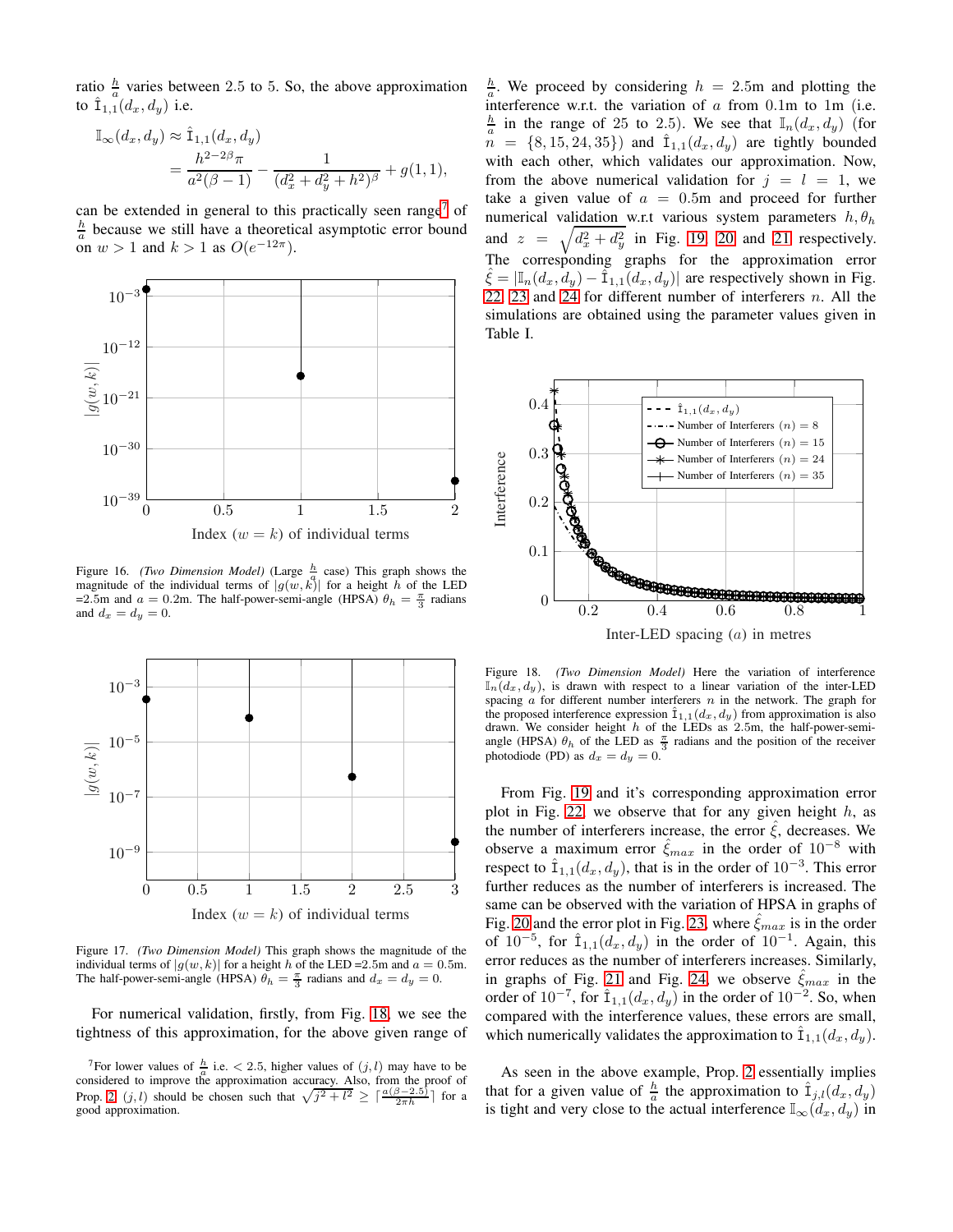

<span id="page-10-0"></span>Figure 19. *(Two Dimension Model)* Here the variation of interference  $\mathbb{I}_n(d_x, d_y)$ , is drawn with respect to a linear variation of the height h of installation of the LED for different number interferers  $n$  in the network. The graph for the proposed interference expression  $\hat{I}_{1,1}(d_x, d_y)$  from approximation is also drawn. We consider  $a = 0.5$ m, the half-power-semi-angle (HPSA)  $\theta_h$  of the LED as  $\frac{\pi}{3}$  radians and  $d_x = d_y = 0$ .



<span id="page-10-1"></span>Figure 20. *(Two Dimension Model)* Here the variation of interference  $\mathbb{I}_n(d_x, d_y)$ , is drawn with respect to a linear variation of the half-powersemi-angle (HPSA)  $\theta_h$  of the LED for different number interferers n in the network. The graph for the proposed interference expression  $\hat{I}_{1,1}(d_x, d_y)$ from approximation is also drawn. We consider the attocell length  $a = 0.5$ m, the height h of the LED as 2.5m and  $d_x = d_y = 0$ .

[\(10\)](#page-3-5), with an approximation error bounded by an exponential decay. Hence, the above discussion can be summarized as

$$
\mathbb{I}_n(d_x, d_y) < \mathbb{I}_{\infty}(d_x, d_y) \approx \hat{\mathbf{I}}_{j,l}(d_x, d_y).
$$

Similar to the one dimension model, this also implies that our characterization provides closed form analytical bounds for interference in finite LED networks.

# *D.* Two dimension model with FOV  $\theta_f < \frac{\pi}{2}$  radians

We now look at the interference characterization when  $\theta_f$  <  $\frac{\pi}{2}$  radians. Here we show that, the Fourier analysis method can be used to give a suitable interference approximation for such



<span id="page-10-2"></span>Figure 21. *(Two Dimension Model)* Here the variation of interference  $\mathbb{I}_n(d_x, d_y)$  is drawn with respect to a linear variation of the position  $z = \sqrt{d_x^2 + d_y^2}$  of the receiver photodiode (PD), radially inside the square attocell for different number interferers  $n$  in the network. The graph for the proposed interference expression  $\hat{\mathbb{I}}_{1,1}(d_x, d_y)$  from approximation is also drawn. We consider  $a = 0.5$ m, the half-power-semi-angle (HPSA)  $\theta_h$  of the LED as  $\frac{\pi}{3}$  radians and the height h of the LED as 2.5m.



<span id="page-10-3"></span>Figure 22. *(Two Dimension Model)* Here the variation of interference approximation error  $\xi = |\mathbb{I}_n(d_x, d_y) - \hat{\mathbb{I}}_{1,1}(d_x, d_y)|$  is drawn for a linear variation of the height  $h$  of installation of the LED for different number interferers n in the network. We consider  $a = 0.5$ m, the half-power-semiangle (HPSA)  $\theta_h$  of the LED as  $\frac{\pi}{3}$  radians and  $d_x = d_y = 0$ .

cases as well. The infinite summation in [\(10\)](#page-3-5) becomes a finite summation, when the FOV constraint function  $\rho(D_{u,v})$ , acts on every interferer. From the proof of Thm. [3,](#page-8-0) we can modify the function  $q(.)$  in [\(29\)](#page-14-2) as

$$
q'(r) = (r^2 + h^2)^{-\beta} \rho(D_{u,v}).
$$

The Poisson summation theorem can be used to obtain a similar result as in the previous subsection if the Fourier transform of  $q'(r)$  can be obtained.

Using the Hankel transform [\[21\]](#page-12-20), the Fourier transform of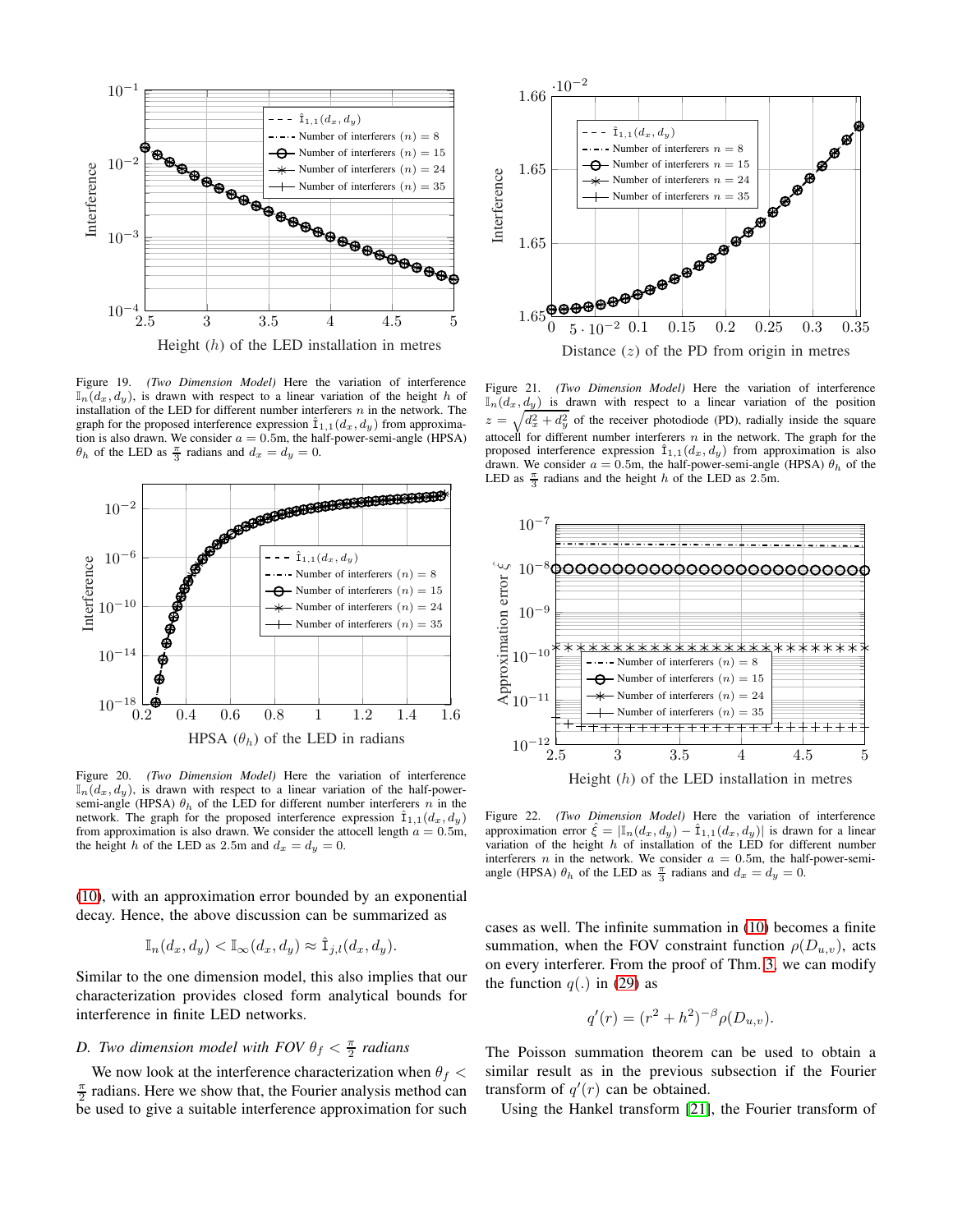

<span id="page-11-0"></span>Figure 23. *(Two Dimension Model)* Here the variation of interference approximation error  $\hat{\xi} = |\mathbb{I}_n(d_x, d_y) - \hat{\mathbb{I}}_{1,1}(d_x, d_y)|$  is drawn for a linear variation of the half-power-semi-angle (HPSA)  $\theta_h$  of the LED for different number interferers n in the network. We consider the attocell length  $a = 0.5$ m, the height h of the LED as 2.5m and  $d_x = d_y = 0$ .



<span id="page-11-1"></span>Figure 24. *(Two Dimension Model)* Here the variation of interference approximation error  $\hat{\xi} = |\mathbb{I}_n(d_x, d_y) - \hat{I}_{1,1}(d_x, d_y)|$  is drawn for a linear variation of the position  $z = \sqrt{d_x^2 + d_y^2}$  of the receiver photodiode (PD), radially inside the attocell for different number interferers  $n$  in the network. We consider  $a = 0.5$ m, the half-power-semi-angle (HPSA)  $\theta_h$  of the LED as  $\frac{\pi}{3}$  radians and the height h of the LED as 2.5m.

 $q'(r)$  equals

$$
Q'(w,k) = 2\pi \int_0^\infty \frac{J_0(2\pi r\sqrt{w^2 + k^2})\rho(D_{u,v})}{(r^2 + h^2)^\beta} r dr,
$$
  
= 
$$
2\pi \int_0^{h \tan(\theta_f)} \frac{J_0(2\pi r\sqrt{w^2 + k^2})}{(r^2 + h^2)^\beta} r dr.
$$

Hence we have the following Lemma.

**Lemma 2.** For an FOV  $\theta_f < \frac{\pi}{2}$  radians and finite integers

 $j \geq 0$  *and*  $l \geq 0$  *we have* 

$$
\mathbb{I}_{\infty}(d_x, d_y) \approx \hat{\mathbb{I}}_{j,l}(d_y, d_y)
$$
\n
$$
= \frac{1}{a^2} \left[ Q'(0, 0) + 4 \sum_{(w,k) \in \mathbb{A}} Q'\left(\frac{w}{a}, \frac{k}{a}\right) \right]
$$
\n
$$
\cos\left(\frac{2\pi w d_x}{a}\right) \cos\left(\frac{2\pi k d_y}{a}\right) \right]
$$
\n
$$
- \frac{1}{(d_x^2 + d_y^2 + h^2)^{\beta}}, \tag{15}
$$

*where*  $\mathbb{A} \triangleq (\mathbb{Z}^2 \cap ([0,j] \times [0,l])) \setminus \{(0,0)\}$  *over the set of* integers  $\mathbb{Z}^2$ .

*Proof.* Follows from the Poisson summation theorem and approximations.

The constant term evaluated at  $w = k = 0$  is

<span id="page-11-2"></span>
$$
Q'(0,0) = 2\pi \int_0^\infty \frac{J_0(0)\rho(D_{u,v})}{(r^2 + h^2)^\beta} r dr,
$$
  
=  $2\pi \int_0^{h \tan(\theta_f)} \frac{J_0(0)}{(r^2 + h^2)^\beta} r dr,$   
=  $\frac{h^{2-2\beta}\pi}{\beta - 1} (1 - \cos(\theta_f)^{2\beta - 2}).$ 

As earlier, this represents the average spatial interference seen at all locations. A closed form expression for  $Q'(\frac{w}{a}, \frac{k}{a})$ can be simply obtained from numerical integration.

Similar to the one dimension model, we consider  $h = 2.5$ m and  $a = 0.5$ m, leading to  $\frac{h}{a} = 5$  to numerically validate [\(15\)](#page-11-2) for  $j = l = 1$  over various values of  $\theta_f$  and compare it with  $\mathbb{I}_{\infty}(d_x, d_y)$  in [\(9\)](#page-3-3). In Li-Fi attocell networks, if the FOV  $\theta_f < \theta_o ( = \tan^{-1}(\frac{a}{h}))$ , the PD does not experience any interference. Here the ratio  $\frac{a}{h} = 0.2$  and  $\theta_o = 0.197$ radians. So, in Fig. [25,](#page-12-21) we observe that both  $\mathbb{I}_{\infty}(d_x, d_y)$ and  $\hat{\mathbf{I}}'_{1,1}(d_x, d_y)$  drop down to zero once  $\theta_f < \theta_o = 0.197$ radians. Also, for  $\theta_f > \theta_o$ , both the graphs,  $\mathbb{I}_{\infty}(d_x, d_y)$ and  $\hat{\mathbf{I}}'_{1,1}(d_x, d_y)$  are tightly bounded, which numerically validates our proposition in Lem. [2](#page-11-2) for  $j = l = 1$ . Also, as  $\theta_f \rightarrow 1.57 (= \frac{\pi}{2})$  radians, the interference values converge to the earlier case of  $\theta_f = \frac{\pi}{2}$  radians, for the two dimension model, giving similar validation results as in the one dimension model.

So, the approximation above in Lem. [2](#page-11-2) is a good approximation for various practical parameter values based on the choice of  $(j, l)$ . As shown above, if we choose  $h = 2.5$ m and  $a = 0.5$ m, considering  $j = l = 1$  is sufficient. When  $\frac{h}{a}$ becomes small, a few more terms are necessary to improve the approximation accuracy.

# IV. CONCLUSION

In this work, the Poisson summation theorem has been used to provide a simple closed form approximation to co-channelinterference in Li-Fi attocell networks for both one and two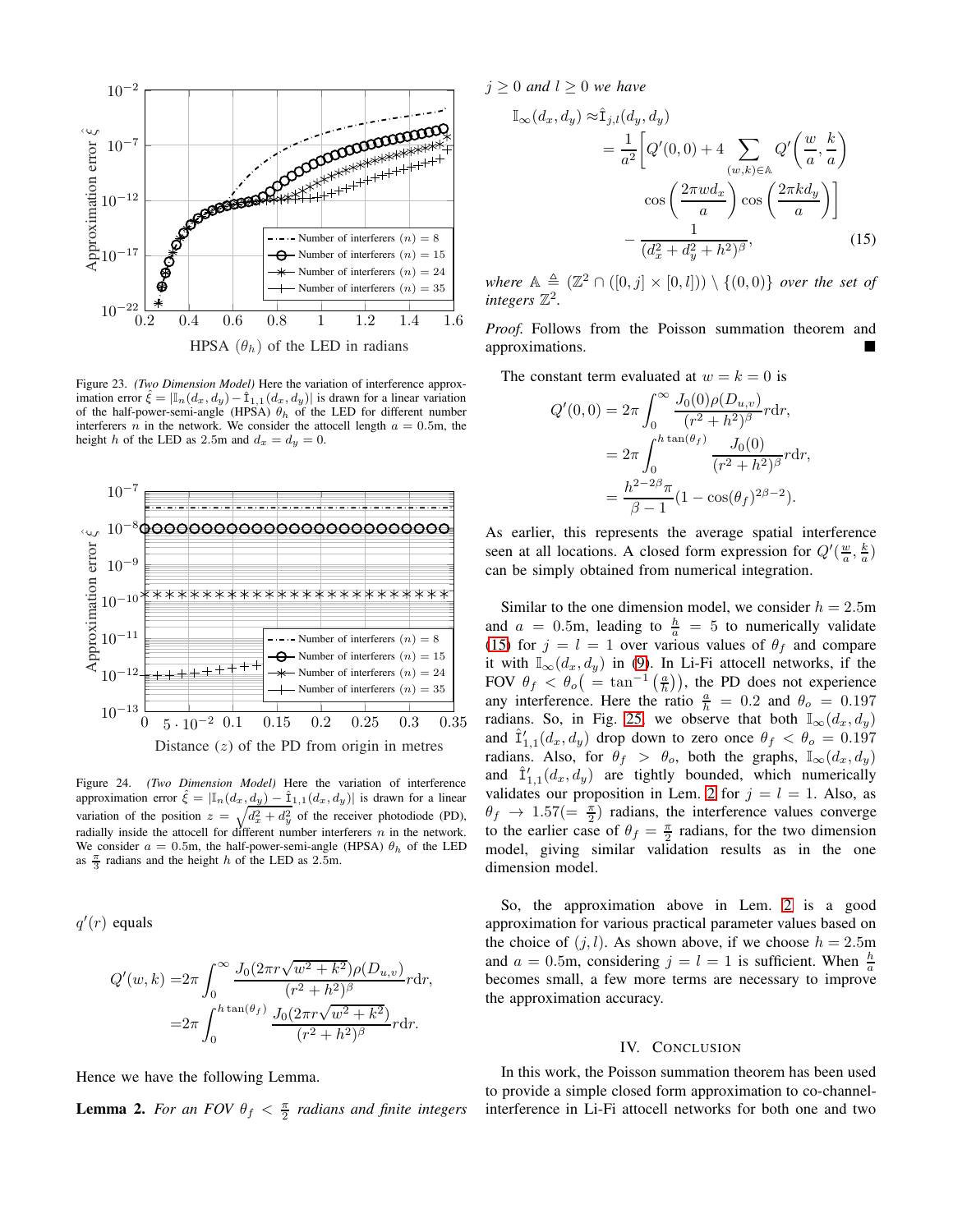

<span id="page-12-21"></span>Figure 25. *(Two Dimension Model)*  $(\theta_f < \frac{\pi}{2} \text{ radians})$  Here the variation of  $\hat{\mathbb{I}}_{1,1}(d_x, d_y)$  is drawn for a linear variation of the FOV  $\theta_f$  of the receiver photodiode (PD).  $\mathbb{I}_{\infty}(d_x, d_y)$  from [\(9\)](#page-3-3) (or  $\mathbb{I}_{n}(d_x, d_y)$  for  $n = 24$ ) is also drawn to validate the same. We consider  $a = 0.5$ m, the half-power-semiangle (HPSA)  $\theta_h$  of the LED as  $\frac{\pi}{3}$  radians, the height h of the LED as 2.5m and  $d_x = d_y = 0$ .

dimensions. We also show that the approximation has an error that is tight with respect to an exponential decay for a given set of system parameters. The advantage of this characterization is, it can be used to compute interference power with a high degree of accuracy for any given finite separation between the LEDs and provide upper bounds for interference in finite attocell networks. Using this characterization, large scale network interference summations can be circumvented and important metrics like probability of coverage, area spectral efficiency, optimal LED spacing etc. can be analytically computed in an easy way. Further, we show that our method of Fourier analysis can be extended to characterize interference when the user PDs have limited FOVs as well.

#### **REFERENCES**

- <span id="page-12-0"></span>[1] Haas, Harald, "LiFi: Conceptions, misconceptions and opportunities," in *Photonics Conference (IPC), 2016 IEEE*. IEEE, 2016, pp. 680–681.
- <span id="page-12-1"></span>[2] F. R. Gfeller and U. Bapst, "Wireless In-House Data Communication via Diffuse Infrared Radiation," *Proceedings of the IEEE*, vol. 67, no. 11, pp. 1474–1486, 1979.
- <span id="page-12-2"></span>[3] J. R. Barry, J. M. Kahn, E. A. Lee, and D. G. Messerschmitt, "High-Speed Nondirective Optical Communication for Wireless Networks," *IEEE Network*, vol. 5, no. 6, pp. 44–54, 1991.
- <span id="page-12-3"></span>[4] J. R. Barry, J. M. Kahn, W. J. Krause, E. A. Lee, and D. G. Messerschmitt, "Simulation of Multipath Impulse Response for Indoor Wireless Optical Channels," *IEEE Journal on Selected Areas in Communications*, vol. 11, no. 3, pp. 367–379, 1993.
- <span id="page-12-4"></span>[5] T. Komine, S. Haruyama, and M. Nakagawa, "A Study of Shadowing on Indoor Visible-Light Wireless Communication Utilizing Plural White LED Lightings," *Wireless Personal Communications*, vol. 34, no. 1-2, pp. 211–225, 2005.
- <span id="page-12-5"></span>[6] A. Surampudi, S. S. Chapalgaonkar, and P. Arumugam, "Experimental Tests for Outage Analysis in SISO Li-Fi Indoor Communication Environment," *Proceedings of the Asia-Pacific Advanced Network*, vol. 44, pp. 54–60, 2017.
- <span id="page-12-6"></span>[7] H. Haas, L. Yin, Y. Wang, and C. Chen, "What is LiFi?" *Journal of Lightwave Technology*, vol. 34, no. 6, pp. 1533–1544, 2016.
- <span id="page-12-7"></span>[8] C. Chen, N. Serafimovski, and H. Haas, "Fractional Frequency Reuse in Optical Wireless Cellular Networks," in *Personal Indoor and Mobile Radio Communications (PIMRC), 2013 IEEE 24th International Symposium on*. IEEE, 2013, pp. 3594–3598.
- <span id="page-12-8"></span>[9] C. Chen, S. Videv, D. Tsonev, and H. Haas, "Fractional Frequency Reuse in DCO-OFDM-Based Optical Attocell Networks," *Journal of Lightwave Technology*, vol. 33, no. 19, pp. 3986–4000, 2015.
- <span id="page-12-9"></span>[10] Z. Chen, N. Serafimovski, and H. Haas, "Angle Diversity for an Indoor Cellular Visible Light Communication System," in *Vehicular Technology Conference (VTC Spring), 2014 IEEE 79th*. IEEE, 2014, pp. 1–5.
- <span id="page-12-10"></span>[11] C. Chen, D. A. Basnayaka, and H. Haas, "Downlink Performance of Optical Attocell Networks," *Journal of Lightwave Technology*, vol. 34, no. 1, pp. 137–156, 2016.
- <span id="page-12-11"></span>[12] B. Almeroth, A. J. Fehske, G. Fettweis, and E. Zimmermann, "Analytical Interference Models for the Downlink of a Cellular Mobile Network," in *GLOBECOM Workshops (GC Wkshps), 2011 IEEE*. IEEE, 2011, pp. 739–743.
- <span id="page-12-12"></span>[13] C. Chen, M. Ijaz, D. Tsonev, and H. Haas, "Analysis of Downlink Transmission in DCO-OFDM-Based Optical Attocell Networks," in *Global Communications Conference (GLOBECOM), 2014 IEEE*. IEEE, 2014, pp. 2072–2077.
- <span id="page-12-13"></span>[14] Y. S. Eroglu, Y. Yapici, and I. Guvenc, "Impact of Random Receiver Orientation on Visible Light Communications Channel," *arXiv preprint arXiv:1710.09764*, 2017.
- <span id="page-12-14"></span>[15] H. Tabassum and E. Hossain, "Coverage and Rate Analysis for Co-Existing RF/VLC Downlink Cellular Networks," *arXiv preprint arXiv:1710.01272*, 2017.
- <span id="page-12-15"></span>[16] N. L. Bowers, "Expansion of Probability Density Functions as a Sum of Gamma Densities with Applications in Risk Theory," *Trans. Soc. Actuaries*, vol. 18, no. 52, pp. 125–147, 1966.
- <span id="page-12-16"></span>[17] S. Dimitrov and H. Haas, *Principles of LED Light Communications: Towards Networked Li-Fi*. Cambridge University Press, 2015.
- <span id="page-12-17"></span>[18] M. S. Islim and H. Haas, "Modulation Techniques for Li-Fi," *ZTE Commun*, vol. 14, no. 2, pp. 29–40, 2016.
- <span id="page-12-18"></span>[19] J. Armstrong and B. J. Schmidt, "Comparison of Asymmetrically Clipped Optical OFDM and DC-Biased Optical OFDM in AWGN," *IEEE Communications Letters*, vol. 12, no. 5, 2008.
- <span id="page-12-19"></span>[20] G. B. Folland, *Real Analysis: Modern Techniques and their Applications*. John Wiley & Sons, 2013.
- <span id="page-12-20"></span>[21] G. F. Carrier, M. Krook, and C. E. Pearson, *Functions of a Complex Variable: Theory and technique*. SIAM, 2005.
- <span id="page-12-22"></span>[22] A. V. Oppenheim, A. S. Willsky, and S. H. Nawab, "Signals and Systems, vol. 2," *Prentice-Hall Englewood Cliffs, NJ*, vol. 6, no. 7, p. 10, 1983.
- <span id="page-12-25"></span>[23] F. W. Olver, "The Asymptotic Expansion of Bessel Functions of Large Order," *Philosophical Transactions of the Royal Society of London A: Mathematical, Physical and Engineering Sciences*, vol. 247, no. 930, pp. 328–368, 1954.
- <span id="page-12-26"></span>[24] R. Paris, "A Uniform Asymptotic Expansion for the Incomplete Gamma Function," *Journal of Computational and Applied Mathematics*, vol. 148, no. 2, pp. 323–339, 2002.
- <span id="page-12-27"></span>[25] N. K. Johnson-McDaniel, "A Dimensionally Continued Poisson Summation Formula," *Journal of Fourier Analysis and Applications*, vol. 18, no. 2, pp. 367–385, 2012.

## APPENDIX A

#### PROOF OF THEOREM [2](#page-3-6)

*Proof.* From [\(7\)](#page-3-1), for  $\theta_f = \frac{\pi}{2}$ , we can write the interference term  $\mathbb{I}_{\infty}(z)$  as

<span id="page-12-24"></span>
$$
\mathbb{I}_{\infty}(z) = \sum_{i=-\infty}^{+\infty} ((ia+z)^2 + h^2)^{-\beta}.
$$
 (16)

We scale and shift the function  $q(i)$  in [\(11\)](#page-3-7) as  $q(z + ia)$ and using the time shifting [\[22,](#page-12-22) Prop.4.3.2] and scaling [\[22,](#page-12-22) Prop.4.3.5] property of Fourier transform, we obtain

<span id="page-12-23"></span>
$$
a\sum_{i=-\infty}^{+\infty} q(z+ia) = \sum_{w=-\infty}^{+\infty} Q\left(\frac{w}{a}\right) e^{\frac{i2\pi wz}{a}}.\tag{17}
$$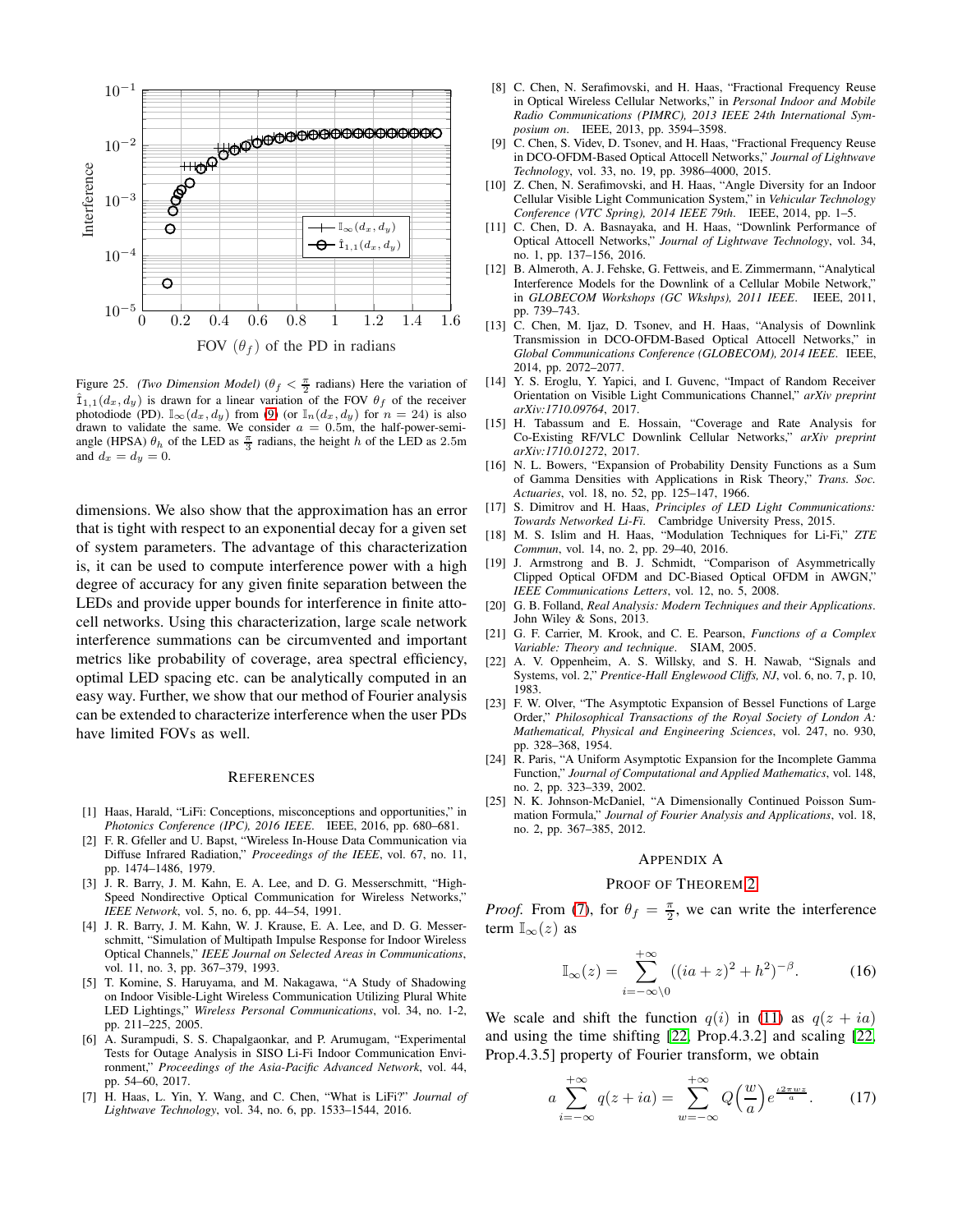In [\(17\)](#page-12-23), from [\(16\)](#page-12-24), we consider a real and even function  $q(i)$ given as

<span id="page-13-1"></span>
$$
q(i) = (i^2 + h^2)^{-\beta}.
$$
 (18)

Correspondingly it's Fourier transform  $Q(w)$  =  $\int_{-\infty}^{\infty} q(x)e^{-i2\pi wx}dx$  will also be real and even [\[22,](#page-12-22) Prop.4.3.3] and is given as

<span id="page-13-2"></span>
$$
Q(w) = \begin{cases} \frac{h^{1-2\beta}\sqrt{\pi}\Gamma(\beta-0.5)}{\Gamma(\beta)}; & w = 0, \\ \frac{2^{1-\beta}\sqrt{2\pi}h^{0.5-\beta}(2\pi w)^{\beta-0.5}\mathbb{K}_{\beta-0.5}(2\pi hw)}{\Gamma(\beta)}; w \neq 0. \end{cases}
$$
(19)

Now, substituting [\(18\)](#page-13-1) and [\(19\)](#page-13-2) into [\(17\)](#page-12-23) we get

$$
\sum_{i=-\infty}^{+\infty} ((ia + z)^2 + h^2)^{-\beta}
$$
\n
$$
= \frac{1}{a} \left( Q(0) + \sum_{w=-\infty}^{+\infty} Q\left(\frac{w}{a}\right) e^{\frac{j2\pi wz}{a}} \right),
$$
\n
$$
= \frac{h^{1-2\beta} \sqrt{\pi} \Gamma(\beta - 0.5)}{a \Gamma(\beta)}
$$
\n
$$
+ \sum_{w=-\infty}^{+\infty} \frac{2^{1-\beta} \sqrt{2\pi} h^{0.5-\beta} (2\pi w)^{\beta - 0.5} \mathbb{K}_{\beta - 0.5} \left(\frac{2\pi hw}{a}\right)}{a^{0.5+\beta} \Gamma(\beta)} e^{\frac{j2\pi wz}{a}}.
$$
\n(20)

We remove the redundant addition of  $i = 0$  term from both sides of [\(20\)](#page-13-3), which refers to the signal power from the tagged LED source at origin and we get

$$
\begin{split} &\mathbb{I}_{\infty}(z) \\ &= \sum_{i=-\infty}^{+\infty} ((ia+z)^2 + h^2)^{-\beta}, \\ &= \sum_{i=-\infty}^{+\infty} ((ia+z)^2 + h^2)^{-\beta} - \frac{1}{(z^2 + h^2)^{\beta}}, \\ &= \frac{1}{a} \bigg( Q(0) + \sum_{w=-\infty}^{+\infty} Q\bigg(\frac{w}{a}\bigg) e^{\frac{j2\pi wz}{a}} \bigg) - \frac{1}{(z^2 + h^2)^{\beta}}. \end{split} \tag{21}
$$

Now, that the Fourier transform  $Q(w)$  is real and even, we can modify [\(21\)](#page-13-0) as

$$
\begin{split}\n\mathbb{I}_{\infty}(z) & \stackrel{(a)}{=} \frac{1}{a} \left( Q(0) + \sum_{w=-\infty}^{+\infty} Q\left(\frac{w}{a}\right) \cos\left(\frac{2\pi wz}{a}\right) \right) - \frac{1}{(z^2 + h^2)^{\beta}} \\
& \stackrel{(b)}{=} \frac{1}{a} \left( Q(0) + \sum_{w=1}^{+\infty} 2Q\left(\frac{w}{a}\right) \cos\left(\frac{2\pi wz}{a}\right) \right) - \frac{1}{(z^2 + h^2)^{\beta}}, \\
& = \frac{h^{1-2\beta} \sqrt{\pi} \Gamma(\beta - 0.5)}{a \Gamma(\beta)} \\
& + \sum_{w=1}^{+\infty} \frac{2^{2-\beta} \sqrt{2\pi} h^{0.5-\beta} (2\pi w)^{\beta - 0.5} \mathbb{K}_{\beta - 0.5} \left(\frac{2\pi kw}{a}\right) \cos\left(\frac{2\pi wz}{a}\right)}{a^{0.5+\beta} \Gamma(\beta)} \\
& - \frac{1}{(z^2 + h^2)^{\beta}},\n\end{split}
$$

where  $(a)$  follows from the fact that  $Q(w)$  is real,  $(b)$  follows from the fact that  $Q(w)$  is even and hence proving the theorem.  $\blacksquare$ 

#### APPENDIX B

#### PROOF OF PROPOSITION [1](#page-4-3)

*Proof.* The interference power obtained in Thm. [2](#page-3-6) can be written as

$$
\mathbb{I}_{\infty}(z) = \frac{h^{1-2\beta}\sqrt{\pi}\Gamma(\beta-0.5)}{a\Gamma(\beta)} + \sum_{w=1}^{k} g(w) + \sum_{w=k+1}^{\infty} g(w)
$$

$$
-\frac{1}{(z^2+h^2)^{\beta}}.
$$

Let  $E(k) = \sum_{w=k+1}^{\infty} g(w)$ , then

,

<span id="page-13-5"></span>
$$
g(w) = \frac{M}{a} \cos\left(\frac{2\pi zw}{a}\right) r^{\beta - 0.5} \mathbb{K}_{\beta - 0.5} \left(\frac{2\pi hw}{a}\right), \quad (22)
$$

<span id="page-13-3"></span>where  $M = \frac{2^{2-\beta} (2\pi)^{\beta} h^{0.5-\beta}}{\Gamma(\beta)}$  $\frac{f(\pi)^n h^{1-n}}{\Gamma(\beta)}$ . From [\[23\]](#page-12-25), for large w, the modified Bessel function  $\mathbb{K}_{\beta-0.5}\left(\frac{2\pi hw}{a}\right)$  can be expanded as

$$
\mathbb{K}_{\beta-0.5}\bigg(\frac{2\pi hw}{a}\bigg) = \sqrt{\frac{a\pi}{4\pi hw}}e^{\frac{-2\pi hr}{a}}\Big(1+\Theta\Big(\frac{1}{w}\Big)\Big),\,
$$

where  $\Theta(.)$  is an asymptotic notation<sup>[8](#page-13-4)</sup>. The cosine term  $\cos\left(\frac{2\pi wz}{a}\right)$  in [\(22\)](#page-13-5) is bounded by  $\Theta(1)$ , as w becomes large. So, for large w, the asymptotic bound on  $g(w)$  in [\(22\)](#page-13-5), can be shown as

<span id="page-13-0"></span>
$$
g(w) \leq \frac{M}{a} \Theta(1) \left(\frac{w}{a}\right)^{\beta - 0.5} \sqrt{\frac{a}{4hw}} e^{\frac{-2\pi hw}{a}} \left(1 + \Theta\left(\frac{1}{w}\right)\right),
$$
  

$$
\in \Theta(w^{\beta - 2} e^{\frac{-2\pi hw}{a}}).
$$
 (23)

Summing [\(23\)](#page-13-6) over large w, we write the total error  $E(k)$  as

<span id="page-13-6"></span>
$$
E(k) = \sum_{w=k+1}^{\infty} g(w),
$$
  
\n
$$
\in \sum_{w=k+1}^{\infty} \Theta(w^{\beta - 2} e^{\frac{-2\pi hw}{a}}),
$$
  
\n
$$
= \Theta\left(\sum_{w=k+1}^{\infty} |w^{\beta - 2} e^{\frac{-2\pi hw}{a}}|\right).
$$
 (24)

<span id="page-13-4"></span><sup>8</sup>The asymptotic notation  $f(n) = \Theta(g(n))$  is defined as  $\exists k_1 > 0, k_2 >$  $0, n_o > 0 \ni \forall n > n_o, k_1 \times g(n) \leq f(n) \leq k_2 \times g(n).$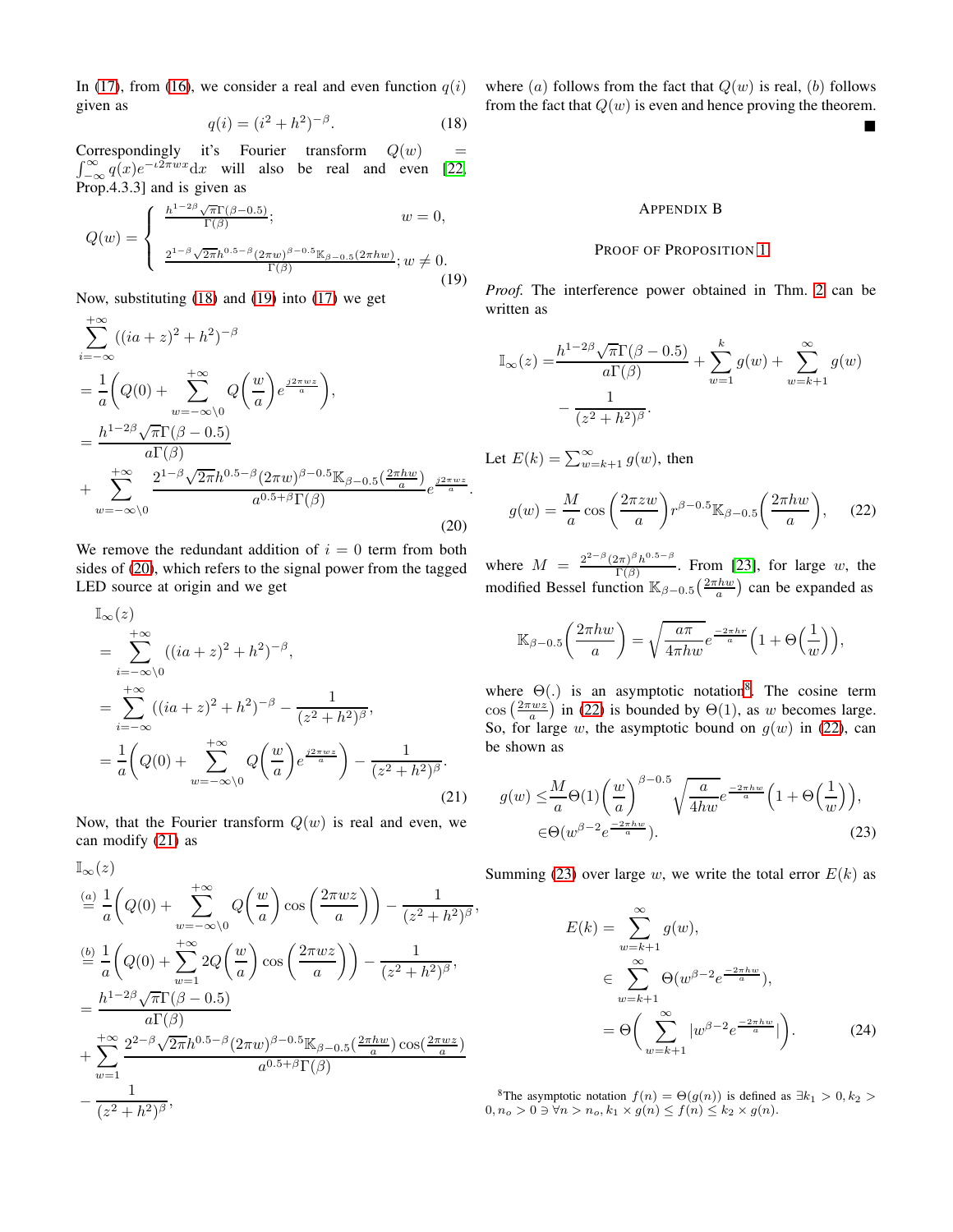Observe that summand  $h(w) = w^{\beta - 2} e^{\frac{-2\pi hw}{a}}$  increases and then decreases with respect to  $w$  and attains its maximum at  $w_0 = \frac{a(\beta - 2)}{2\pi h}$ . Let  $w_1 = \max\{k + 1, [w_0]\}$ . Hence we have

$$
\sum_{w=k+1}^{\infty} |h(w)| \le (w_1 - (k+1))|w_1^{\beta - 2} e^{\frac{-2\pi h w_1}{a}}|
$$
  
+ 
$$
\int_{w_1}^{\infty} |w^{\beta - 2} e^{\frac{-2\pi h w_1}{a}}| \, \mathrm{d}w,
$$
  
= 
$$
(w_1 - (k+1))|w_1^{\beta - 2} e^{\frac{-2\pi h w_1}{a}}|
$$
  
+ 
$$
\left(\frac{a}{2\pi h}\right)^{\beta - 1} \Gamma\left(\beta - 1, \frac{2\pi h w_1}{a}\right), \tag{25}
$$

where  $\Gamma(x,t) = \int_t^{\infty} w^{x-1} e^{-w} dw$  is the incomplete gamma function. Now, for large  $t$ , from [\[24\]](#page-12-26), we can asymptotically bound  $\Gamma(x, t)$  as

$$
\Gamma(x,t) \le \Theta(t^{x-1}e^{-t}).
$$

Using this result and the fact that for large k or large  $\frac{h}{a}$ ,  $w_1 =$  $k + 1$ , we have

$$
E(k) \leq \Theta\left( \left( \frac{a}{2\pi h} \right)^{\beta - 1} \left( \frac{2\pi h}{a} (k+1) \right)^{\beta - 2} e^{\frac{-2\pi h (k+1)}{a}} \right),
$$
  

$$
\in \Theta\left( (k+1)^{\beta - 2} e^{\frac{-2\pi h (k+1)}{a}} \right),
$$

proving the proposition.

## APPENDIX C

# PROOF OF THEOREM [3](#page-8-0)

*Proof.* From [\(9\)](#page-3-3), for  $\theta_f = \frac{\pi}{2}$ , we can write interference term  $\mathbb{I}_{\infty}(d_{x}, d_{y})$  as

$$
\mathbb{I}_{\infty}(d_x, d_y) = \sum_{u = -\infty}^{+\infty} \sum_{v = -\infty \setminus (0,0)}^{+\infty} ((ua + d_x)^2 + (va + d_y)^2 + h^2)^{-\beta}.
$$
\n(26)

For two dimensions, we can scale and shift the function  $q(u, v)$  in [\(11\)](#page-3-7) as  $q(d_x+ua, d_y+va)$  and from [\[25\]](#page-12-27) we extend the time shifting [\[22,](#page-12-22) Prop.4.3.2] and scaling [\[22,](#page-12-22) Prop.4.3.5] property of Fourier transform for two dimensions to obtain

<span id="page-14-7"></span>
$$
a^{2} \sum_{u=-\infty}^{+\infty} \sum_{v=-\infty}^{+\infty} q(d_{x} + ua, d_{y} + va) =
$$
  

$$
\sum_{w=-\infty}^{+\infty} \sum_{k=-\infty}^{+\infty} Q\left(\frac{w}{a}, \frac{k}{a}\right) e^{\frac{j2\pi w d_{x}}{a}} e^{\frac{j2\pi k d_{y}}{a}}.
$$
 (27)

Now, from [\(26\)](#page-14-3),  $q(u, v)$  can be expressed as a real and even function, given as

<span id="page-14-8"></span>
$$
q(u, v) = (u^2 + v^2 + h^2)^{-\beta}.
$$
 (28)

We define a parameter  $s = 2\pi\sqrt{w^2 + k^2}$  and  $r = \sqrt{u^2 + v^2}$ . So,  $q(u, v)$  can be expressed as a radially symmetric function  $q(r)$  as

<span id="page-14-4"></span><span id="page-14-2"></span>
$$
q(r) = (r^2 + h^2)^{-\beta}.
$$
 (29)

Let  $Q(s)$  be the radial Fourier transform of  $q(r)$ . We evaluate this using the Hankel function [\[21\]](#page-12-20) for two dimensions. The Hankel function for  $n$  dimensions is defined as

<span id="page-14-0"></span>For  $n$ 

$$
s^{\frac{n-2}{2}}Q_n(s) = (2\pi)^{\frac{n}{2}} \int_0^\infty J_{\frac{n-2}{2}}(sr)r^{\frac{n-2}{2}}q(r)r dr.
$$
  
\n= 2,  
\n
$$
Q(s)
$$
  
\n=  $(2\pi) \int_0^\infty J_0(sr)q(r)r dr$ ,  
\n=  $(2\pi) \int_0^\infty \frac{J_0(sr)r}{(r^2 + h^2)^\beta} dr$ ,  
\n=  $\begin{cases} \frac{h^{2-2\beta}\pi}{a^2(\beta-1)}; & s = 0, \\ \frac{2^{2-\beta}\pi}{\Gamma(\beta)} {n \choose s}^{1-\beta} \mathbb{K}_{\beta-1}(hs); s \neq 0. \end{cases}$  (30)

Considering the dimension of the attocell as  $a$ , we obtain the scaled Radial Fourier transform of  $q(ar)$ , from [\(30\)](#page-14-4) as

<span id="page-14-5"></span>
$$
\frac{1}{a^2}Q\left(\frac{s}{a}\right) = \begin{cases} \frac{h^{2-2\beta}\pi}{a^2(\beta-1)}; & s = 0, \\ \frac{2^{2-\beta}\pi}{a^{\beta+1}\Gamma(\beta)}\left(\frac{h}{s}\right)^{1-\beta}\mathbb{K}_{\beta-1}\left(\frac{hs}{a}\right); s \neq 0. \end{cases}
$$
(31)

Substituting  $s = 2\pi\sqrt{w^2 + k^2}$  in [\(31\)](#page-14-5), we get  $\frac{1}{a^2}Q(\frac{w}{a}, \frac{k}{a})$ as

<span id="page-14-6"></span>
$$
\frac{1}{a^2}Q\left(\frac{w}{a},\frac{k}{a}\right) = \begin{cases} \frac{h^{2-2\beta}\pi}{a^2(\beta-1)}; & w = k = 0, \\ \frac{2^{2-\beta}\pi}{a^{\beta+1}\Gamma(\beta)}\left(\frac{h}{2\pi\sqrt{w^2+k^2}}\right)^{1-\beta} \\ \mathbb{K}_{\beta-1}\left(\frac{2\pi h\sqrt{w^2+k^2}}{a}\right); w \neq 0, k \neq 0. \end{cases}
$$
\n(32)

Now, substituting [\(32\)](#page-14-6) in [\(27\)](#page-14-7) and after removing the redundant term of  $u = v = 0$ , which represents the signal power from the tagged LED, we get

<span id="page-14-3"></span><span id="page-14-1"></span>
$$
\begin{split}\n\mathbb{I}_{\infty}(d_{x}, d_{y}) \\
&= \sum_{u=-\infty}^{+\infty} \sum_{v=-\infty\backslash(0,0)}^{+\infty} ((ua+d_{x})^{2} + (va+d_{y})^{2} + h^{2})^{-\beta}, \\
&= \sum_{u=-\infty}^{+\infty} \sum_{v=-\infty}^{+\infty} ((ua+d_{x})^{2} + (va+d_{y})^{2} + h^{2})^{-\beta} \\
&- \frac{1}{(d_{x}^{2} + d_{y}^{2} + h^{2})^{\beta}}, \\
&= \frac{1}{a^{2}} \left(Q(0,0) + \sum_{w=-\infty}^{+\infty} \sum_{k=-\infty\backslash(0,0)}^{+\infty} Q\left(\frac{w}{a}, \frac{k}{a}\right) e^{\frac{j2\pi w d_{x}}{a}} e^{\frac{j2\pi k d_{y}}{a}}\right) \\
&- \frac{1}{(d_{x}^{2} + d_{y}^{2} + h^{2})^{\beta}}.\n\end{split} \tag{33}
$$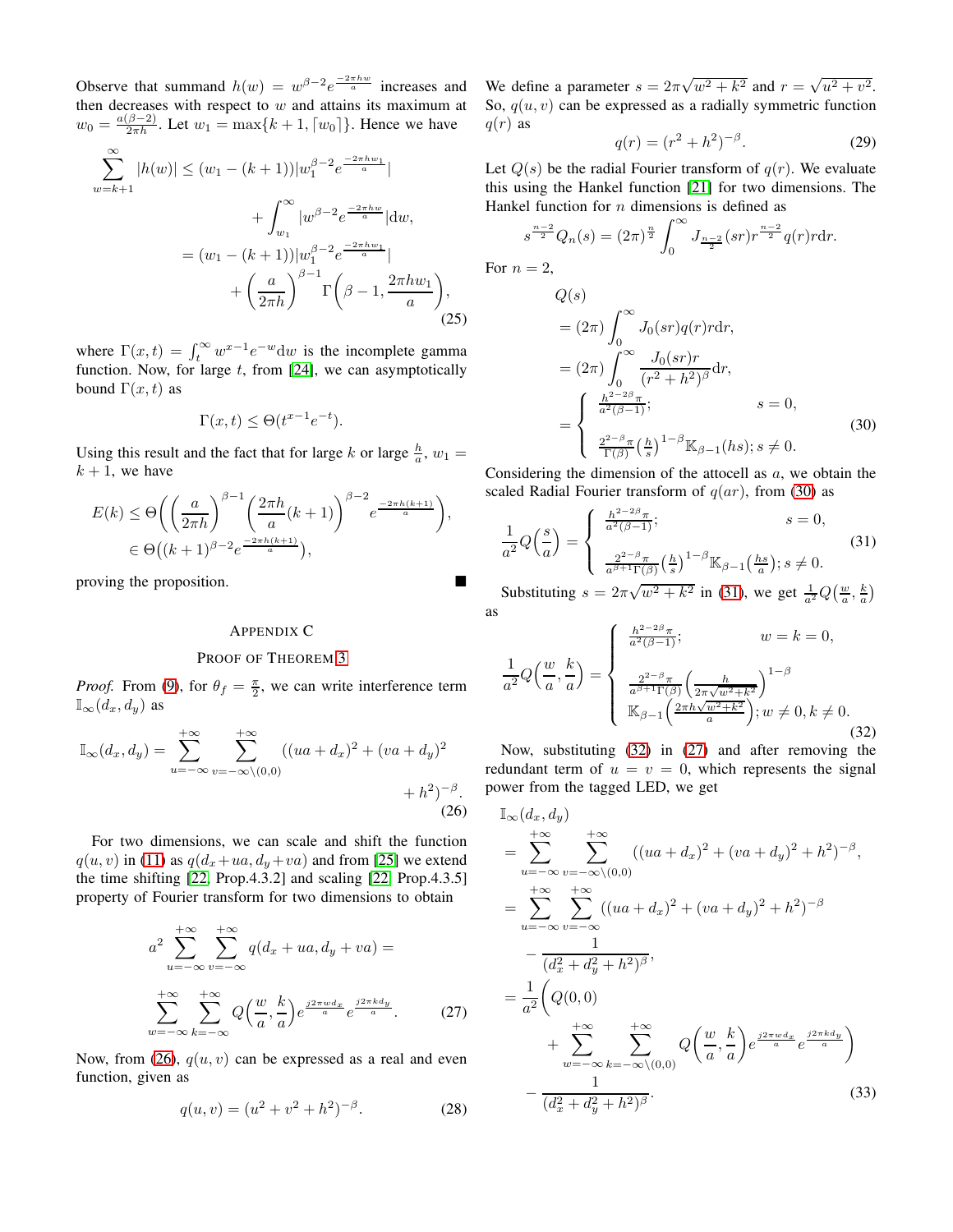Now, because  $q(u, v)$  in [\(28\)](#page-14-8) is a real and even signal, it's Fourier transform is also real and even [\[22,](#page-12-22) Prop.4.3.3]. So, we modify [\(33\)](#page-14-1) as

$$
\begin{split}\n\mathbb{I}_{\infty}(d_x, d_y) \\
&\stackrel{(a)}{=} \frac{1}{a^2} \bigg( Q(0, 0) \\
&\quad + \sum_{w=-\infty}^{+\infty} \sum_{k=-\infty \setminus (0, 0)}^{+\infty} Q\bigg( \frac{w}{a}, \frac{k}{a} \bigg) \cos\bigg( \frac{2\pi w d_x}{a} \bigg) \\
&\quad \cos\bigg( \frac{2\pi k d_y}{a} \bigg) \bigg) - \frac{1}{(d_x^2 + d_y^2 + h^2)^{\beta}}, \\
\frac{(b)}{=} \frac{1}{a^2} \bigg( Q(0, 0) \\
&\quad + \sum_{w=0}^{+\infty} \sum_{k=0 \setminus (0, 0)}^{+\infty} 4Q\bigg( \frac{w}{a}, \frac{k}{a} \bigg) \cos\bigg( \frac{2\pi w d_x}{a} \bigg) \\
&\quad \cos\bigg( \frac{2\pi k d_y}{a} \bigg) \bigg) - \frac{1}{(d_x^2 + d_y^2 + h^2)^{\beta}}, \\
&\quad = \frac{h^{2-2\beta} \pi}{a^2(\beta - 1)} \\
&\quad + \sum_{w=0}^{+\infty} \sum_{k=0 \setminus (0, 0)}^{+\infty} \bigg( \frac{2^{4-\beta} \pi}{a^{\beta+1} \Gamma(\beta)} \bigg( \frac{h}{2\pi \sqrt{w^2 + k^2}} \bigg)^{1-\beta} \\
&\quad \mathbb{K}_{\beta-1} \bigg( \frac{2\pi h \sqrt{w^2 + k^2}}{a} \bigg) \cos\bigg( \frac{2\pi w d_x}{a} \bigg) \\
&\quad \cos\bigg( \frac{2\pi k d_y}{a} \bigg) \bigg) - \frac{1}{(d_x^2 + d_y^2 + h^2)^{\beta}},\n\end{split}
$$

where (a) follows from the fact that  $Q(w, k)$  is real, (b) follows from the fact that  $Q(w, k)$  is even and hence proving the theorem.

## APPENDIX D

# PROOF OF PROPOSITION [2](#page-8-2)

*Proof.* Consider the set  $A \triangleq (\mathbb{Z}^2 \cap ([0, j] \times [0, l])) \setminus \{(0, 0)\},$ over the set of integers Z. The interference power obtained in Thm. [3](#page-8-0) can be written as

$$
\mathbb{I}_{\infty}(d_x, d_y) = \frac{h^{2-2\beta}\pi}{a^2(\beta-1)} - \frac{1}{(d_x^2 + d_y^2 + h^2)^{\beta}} + \sum_{(w,k)\in\mathbb{A}} g(w,k) + \sum_{(w,k)\notin\mathbb{A}\cup\{(0,0)\}} g(w,k).
$$

Let  $E(j, l) = \sum_{(w,k)\notin \mathbb{A}\cup\{(0,0)\}} g(w, k)$  and  $r = \sqrt{w^2 + k^2}$ , then

$$
g(w,k) = \psi(r)
$$
  
=  $\frac{M}{a^{\beta+1}} \cos\left(\frac{2\pi w d_x}{a}\right) \cos\left(\frac{2\pi k d_y}{a}\right) r^{\beta-1} \mathbb{K}_{\beta-1}\left(\frac{2\pi hr}{a}\right),$  (34)

where  $M = \frac{2^3 \pi^{\beta} h^{1-\beta}}{\Gamma(\beta)}$  $\frac{\tau^{\beta}h^{\gamma-\beta}}{\Gamma(\beta)}$ . From [\[23\]](#page-12-25), for large r, the modified Bessel function  $\mathbb{K}_{\beta-1} \left( \frac{2\pi hr}{a} \right)$  can be expanded as

$$
\mathbb{K}_{\beta-1}\left(\frac{2\pi hr}{a}\right) = \sqrt{\frac{a}{4hr}}e^{\frac{-2\pi hr}{a}}\left(1 + \Theta\left(\frac{1}{r}\right)\right),\,
$$

where  $\Theta(.)$  is the same asymptotic notation introduced for the one dimension model. The cosine terms  $\cos\left(\frac{2\pi w d_x}{a}\right)$  and the one dimension model. The cosme terms cos  $\begin{pmatrix} a \\ a \end{pmatrix}$  and<br>cos  $\begin{pmatrix} \frac{2\pi kdy}{a} \end{pmatrix}$  in [\(34\)](#page-15-1) are bounded by  $\Theta(1)$ , as w or k becomes large. So, for large r, the asymptotic bound on  $\psi(r)$  in [\(34\)](#page-15-1), can be shown as

<span id="page-15-2"></span>
$$
\psi(r) \leq \frac{M}{a^{\beta+1}} \Theta(1) r^{\beta-1} \sqrt{\frac{a}{4hr}} e^{-\frac{2\pi hr}{a}} \left( 1 + \Theta\left(\frac{1}{r}\right) \right),
$$
  

$$
\in \Theta(r^{\beta-2.5} e^{-\frac{2\pi hr}{a}}).
$$
 (35)

Summing [\(35\)](#page-15-2) over large r, we get the total error  $E(j, l)$  as

$$
E(j,l) = \sum_{r:(w,k)\notin\mathbb{A}\cup\{(0,0)\}} \psi(r),
$$
  
\n
$$
\in \sum_{r:(w,k)\notin\mathbb{A}\cup\{(0,0)\}} \Theta(r^{\beta-2.5}e^{\frac{-2\pi hr}{a}}),
$$
  
\n
$$
= \Theta\left(\sum_{r:(w,k)\notin\mathbb{A}\cup\{(0,0)\}} |r^{\beta-2.5}e^{\frac{-2\pi hr}{a}}|\right).
$$
 (36)

The summand inside the summation in [\(36\)](#page-15-3) is symmetric with r. So  $E(j, l)$  can be bounded by a symmetric summation as

<span id="page-15-3"></span>
$$
E(j,l) \leq \Theta\Bigg(\sum_{r \geq \sqrt{j^2 + l^2} + 1} |r^{\beta - 2.5}e^{\frac{-2\pi hr}{a}}| \Bigg).
$$

Observe that summand  $h(r) = r^{\beta - 2.5} e^{\frac{-2\pi hr}{a}}$  increases and then decreases with respect to  $r$  and attains its maximum at  $r_0 = \frac{a(\beta - 2.5)}{2\pi h}$ . Let  $r_1 = \max{\sqrt{j^2 + l^2} + 1, \lceil r_0 \rceil}$ . Hence we have

$$
\sum_{r=\sqrt{j^2+l^2}+1}^{\infty} |h(r)| \le (r_1 - (\sqrt{j^2+l^2}+1)) |r_1^{\beta-2.5}e^{\frac{-2\pi hr_1}{a}}|
$$

$$
+ \int_{r_1}^{\infty} |r^{\beta-2.5}e^{\frac{-2\pi hr}{a}}|dr,
$$

$$
= (r_1 - (\sqrt{j^2+l^2}+1)) |r_1^{\beta-2.5}e^{\frac{-2\pi hr_1}{a}}|
$$

$$
+ \left(\frac{a}{2\pi h}\right)^{\beta-1.5} \Gamma\left(\beta-1.5, \frac{2\pi hr_1}{a}\right), \tag{37}
$$

<span id="page-15-1"></span>where  $\Gamma(x,t) = \int_t^{\infty} r^{x-1} e^{-r} dr$  is the incomplete gamma function. Now, for large  $t$ , from [\[24\]](#page-12-26), we can asymptotically bound  $\Gamma(x, t)$  as

<span id="page-15-0"></span>
$$
\Gamma(x,t) \le \Theta(t^{x-1}e^{-t}).
$$